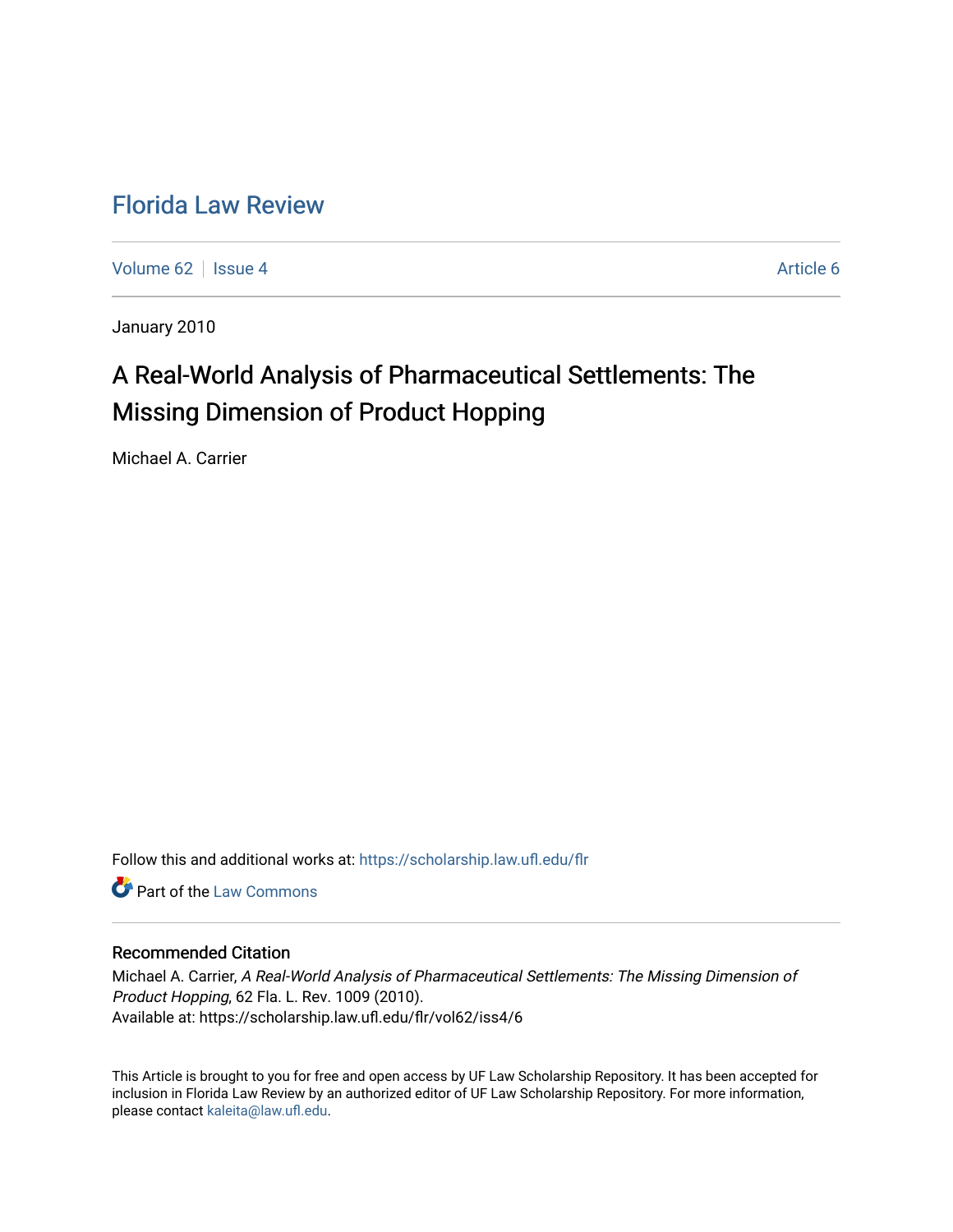### A REAL-WORLD ANALYSIS OF PHARMACEUTICAL SETTLEMENTS: THE MISSING DIMENSION OF PRODUCT **HOPPING**

### *Michael A. Carrier*\*

### Abstract

The pharmaceutical industry plays an important role in improving human health. But it also provides the setting for some of the most concerning issues in the patent-antitrust intersection today. Two activities are particularly worrisome.

First, brand-name pharmaceutical firms and generic companies have settled patent litigation. As part of these agreements, brand firms have paid generic firms to drop their patent challenges and delay entering the market.

Second, brand firms, frequently at the end of a patent term, have engaged in "product hopping," often switching from one means of administering a drug (e.g., tablet) to another (e.g., capsule).

In the past decade, courts and commentators have separately explored these activities. But no one has yet explored the intersection of these two forms of conduct. This Article tackles this project. In doing so, it uncovers a vital strategy that, until now, has fallen through the cracks of antitrust law.

This Article will show that the combination of settlements and product hopping results in unrecognized, anticompetitive harm. Such a conclusion is particularly important given arguments offered by settling parties today, which on the surface appear reasonable. These parties have contended that settlements that allow entry before the end of the patent term are, by definition, procompetitive. After all, such entry would appear to introduce competition before patent expiration. This would seem to be a significant justification for the settlement.

But the closer analysis presented here reveals anticompetitive effects arising from the combination of settlement and product hopping. For a settlement that prevents patent challenges for a period of time—even if less than the duration of the patent—gives the brand firm the space in which it can comfortably switch the market to the new product. So by the time, years later, when the generic enters, the market will have already been switched to the new product. The generic firm will no longer be able to take advantage of state drug product selection laws that allow pharmacists to automatically substitute generic drugs in place of brand-name drugs. In short, the lethal combination of the two activities erects a significant roadblock to pharmaceutical competition.

 <sup>\*</sup> Professor, Rutgers University School of Law-Camden. I would like to thank Meredyth Andrus, Pat Cafferty, and Steve Shadowen for helpful comments and Karalee Monahan for excellent research assistance.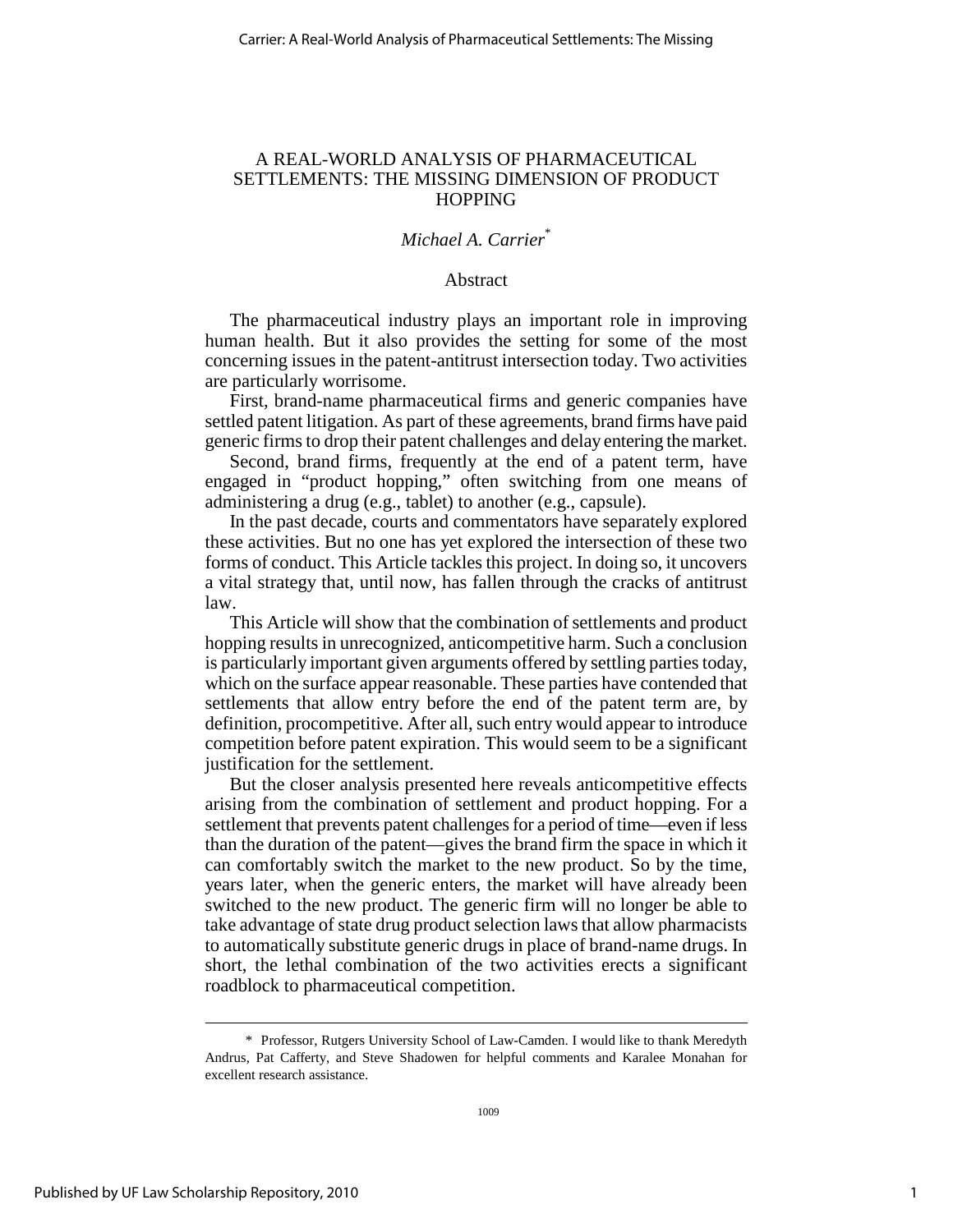| 1010 | [Vol. 62<br><b>FLORIDA LAW REVIEW</b>                                                                                               |
|------|-------------------------------------------------------------------------------------------------------------------------------------|
| I.   |                                                                                                                                     |
| Π.   | $\mathsf{A}$ .<br>$1_{-}$<br>2.<br>3.<br>Β.<br>1.<br>State Drug Product Selection Laws 1017<br>2.<br>3.<br>4.                       |
| III. | $\mathbf{A}$ .<br>The Big Picture: Product Hopping and Settlement<br><b>B.</b><br>$\mathbf{C}$ .<br>$1_{-}$                         |
| IV.  | A.<br>Adding the Product-Hopping Dimension  1029<br><b>B.</b>                                                                       |
| V.   | A <sub>1</sub><br><b>B.</b><br>Guaranteed Immunity from Challenge  1033<br>1.<br>Lack of Meaningful Competition After Generic<br>2. |
| VI.  |                                                                                                                                     |

### I. INTRODUCTION

The pharmaceutical industry plays an important role in improving human health. But it also provides the setting for some of the most concerning issues in the patent-antitrust intersection today. Two activities are particularly worrisome.

First, brand-name drug firms and generic companies have settled patent litigation. As part of these agreements, brand firms have paid generic firms to drop their patent challenges and delay entering the market.

Second, drug companies, frequently at the end of patent terms, engage in "product hopping," often switching from one means of administering the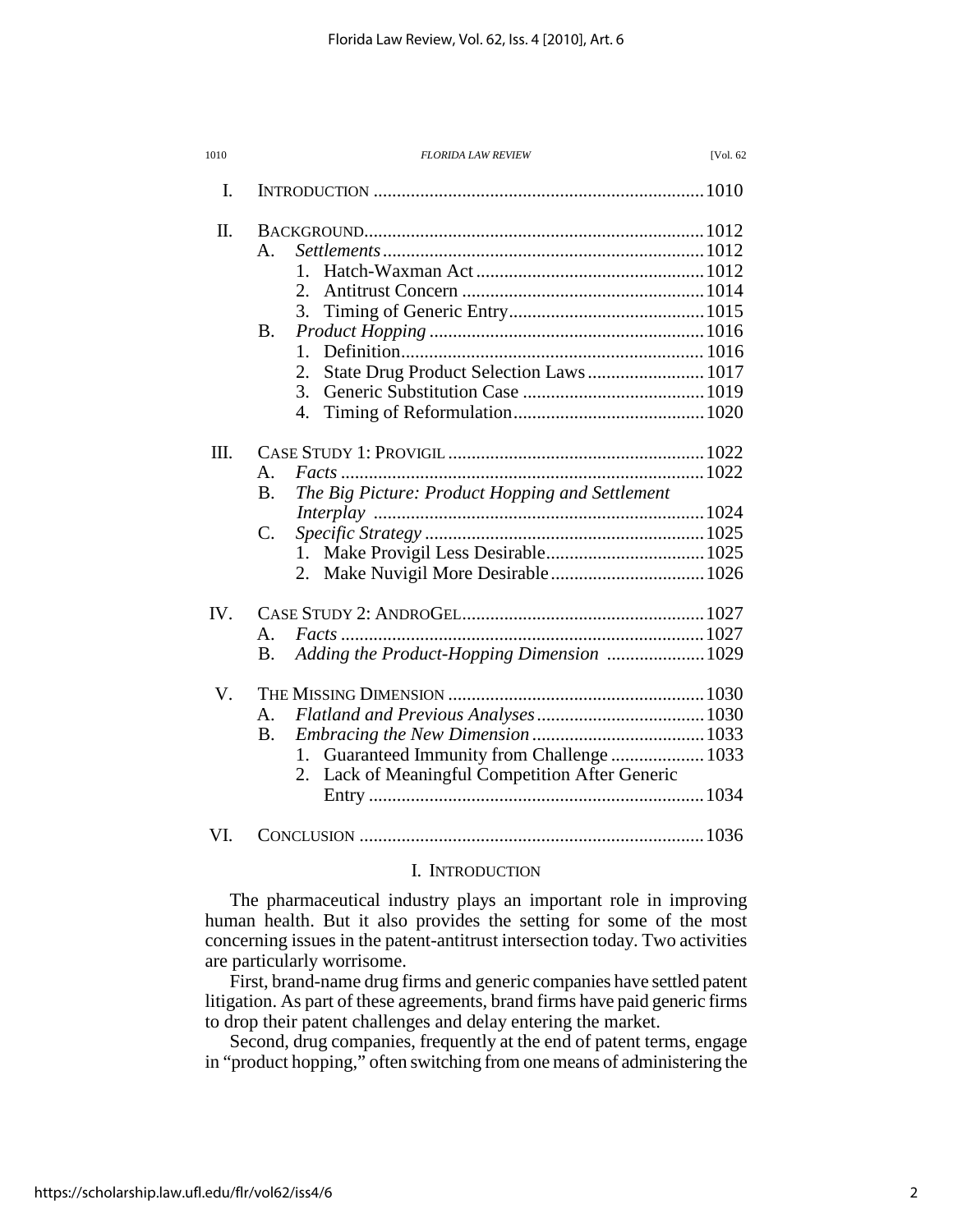drug (e.g., tablet) to another (e.g., capsule).

In the past decade, courts and commentators have separately explored these activities. But no one has yet explored the intersection of these two forms of conduct. This Article tackles this project. In doing so, it uncovers a vital strategy that, until now, has fallen through the cracks of antitrust law.

This Article will show that the combination of settlements and product hopping results in anticompetitive harm. Such a conclusion is particularly important given arguments offered by settling parties today, which on the surface appear reasonable. These parties have contended that settlements that allow entry before the end of the patent term are, by definition, procompetitive. After all, such entry would seem to introduce competition before patent expiration. This would appear to be a significant justification for the settlement.

But the closer analysis presented here reveals the anticompetitive effects arising from the combination of settlement and product hopping. For a settlement that prevents patent challenges for a period of time—even if less than the duration of the patent—gives the brand firm the space in which it can comfortably switch the market to the new product. By the time, years later, when the generic enters, the market will have already been switched to the new product. As a result, the generic firm, which can no longer take advantage of state drug product selection laws, fails to provide meaningful competition.

Part II of this Article sets the stage. It first presents an overview of the Hatch-Waxman Act, which governs patent settlements in the pharmaceutical industry. It pays particular attention to the timing of generic entry in relation to the patent term. It then defines product hopping and focuses on the effect of state drug product selection laws, which allow pharmacists to automatically substitute generic for brand versions of drugs. This section also highlights the "price disconnect," by which doctors prescribing medications do not directly consider the drug's price.

Part III presents a case study of the combined effect of settlements and product hopping. The drug Provigil, a sleep disorder medication, reveals Cephalon's combination of the two practices. This company settled with the first four generic firms to challenge the patent, allowing entry several years before the expiration of the patent term. Such entry, however, was designed to occur after Cephalon switched the market to the new product, Nuvigil.

Part IV presents a second study, of AndroGel, a testosterone gel replacement. In this case, manufacturer Solvay settled with generic firms, again allowing entry before the end of the patent term, but again garnering enough breathing room to—without any concern of patent challenges switch from one version of the gel to a second.

 <sup>1.</sup> Nor are the cases limited to the United States. In the European Commission's recent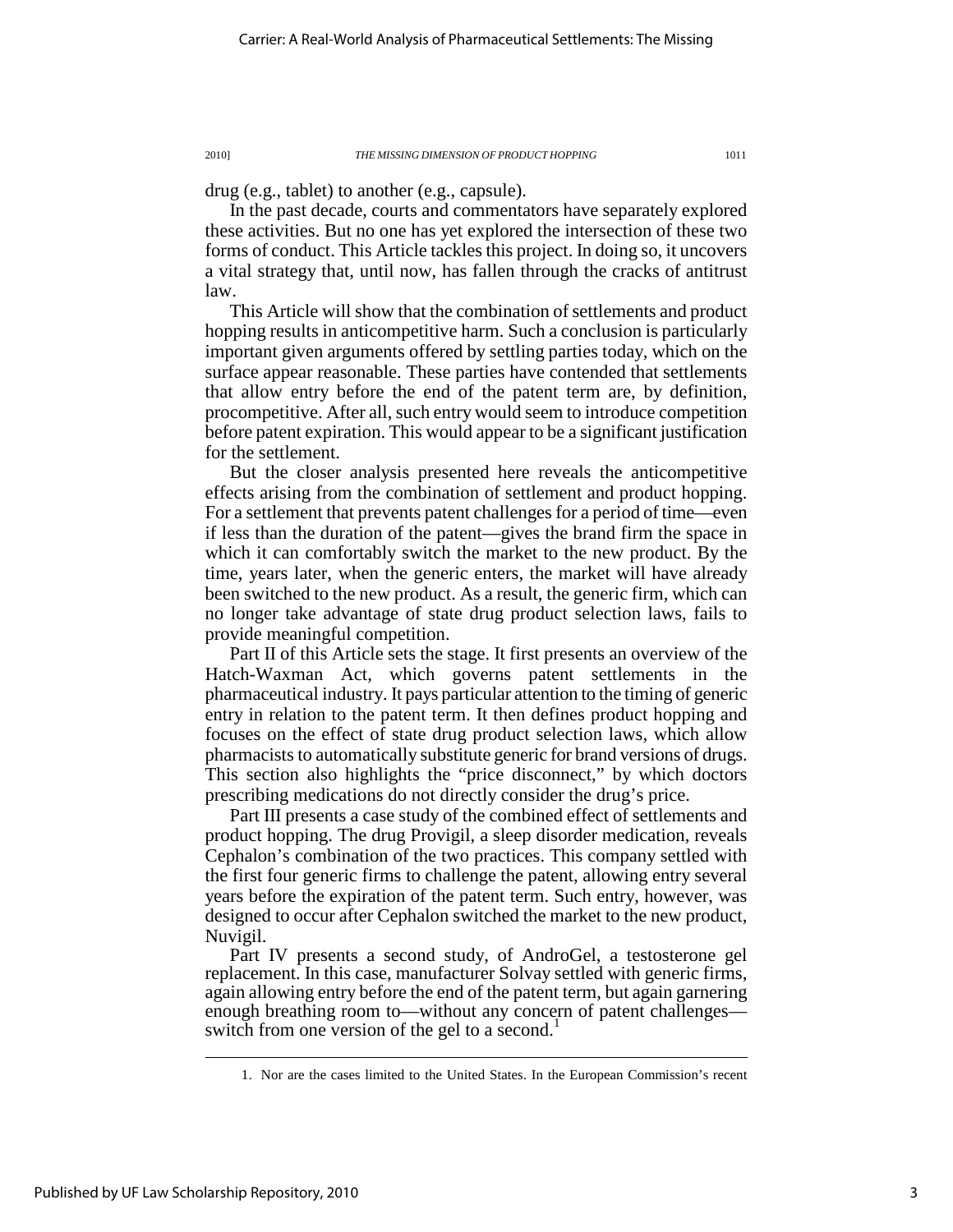Part V adds the product-hopping dimension to the analysis of drug settlements, which until now has neglected this element. Courts and commentators in recent years have focused on the appropriate treatment of reverse payments in drug settlements. But once the focus expands to consider the brand firm's overall strategy, the framework shifts.

Without considering the brand firm's product hopping, the settlement framework resembles one in which 1) the brand firm maintains its monopoly, followed by 2) a period (before patent expiration) in which generics enter the market, fostering competition.

Adding the product-hopping dimension shifts the framework to one in which 1) the brand firm ensures that its patent will not be challenged, followed by 2) a period (before patent expiration) in which generic competition will mean little given the migration of patients to a new product not subject to state drug product selection laws.

A focus on the product-hopping dimension of drug firms' strategies uncovers the lethal combination of guaranteed immunity from challenge and a lack of meaningful competition after generic entry.

### II. BACKGROUND

To understand brand firms' strategy of combining settlements and product hopping, a separate explanation of the two would be useful. This Part thus provides a brief overview of drug settlements, paying special attention to the timing of generic entry. It then discusses product hopping, focusing on the state drug product selection laws, which dramatically increase generic competition but which frequently are the target of product hopping.

### A. *Settlements*

### 1. Hatch-Waxman Act

The framework governing drug patent settlements is the Hatch-Waxman Act, $2$  enacted by Congress in 1984 to increase generic competition and foster innovation in the pharmaceutical industry.<sup>3</sup>

report on the pharmaceutical industry, product hopping played a potential role in 108 of the 207 reported brand-generic settlements. EUROPEAN COMMISSION, PHARMACEUTICAL SECTOR INQUIRY FINAL REPORT 365 (2009), http://ec.europa.eu/competition/sectors/pharmaceuticals/inquiry/staff\_ working\_paper\_part1.pdf. Although such figures have not been compiled in the United States, the phenomenon seems to have increased in recent years, as judged by the activity in complaints filed by the Federal Trade Commission (FTC), *see, e.g.*, Complaint for Injunctive Relief, FTC v. Cephalon, Inc., No. 08-cv-00244 (JDB) (D.D.C. 2008) [hereinafter Cephalon Complaint], and by conversations with FTC officials about trends in recent filings under the Medicare Modernization Act.

 <sup>2.</sup> Drug Price Competition and Patent Term Restoration Act of 1984, Pub. L. No. 98-417, 98 Stat. 1585 (codified as amended at 21 U.S.C. § 355 (2006)).

 <sup>3.</sup> Teresa Stanek Rea, *Striking the Right Balance Between Innovation and Drug Price*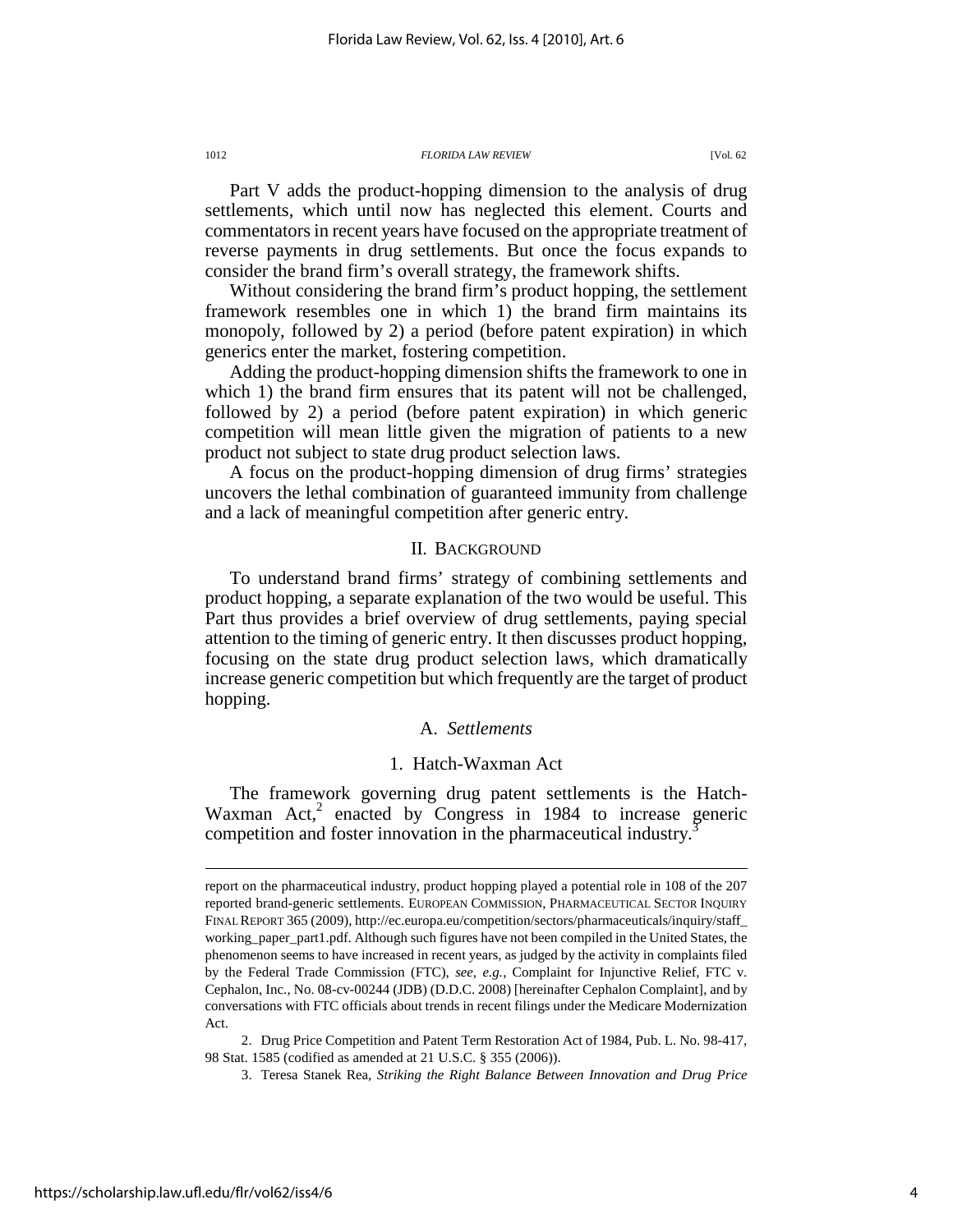One central goal of the Act was to promote generic competition.<sup>4</sup> Generic drugs have the same active ingredients, dosage, administration, performance, and safety as patented brand drugs.<sup>5</sup> Despite the equivalence, generic manufacturers were required, at the time of the Act, to engage in lengthy and expensive trials to demonstrate safety and effectiveness. The FDA approval process took several years, and because the required tests constituted infringement, generics could not begin the process during the patent term.<sup>7</sup> They therefore waited until the end of the term to begin these activities, which prevented them from entering the market until two or three years after the patent's expiration.<sup>8</sup> At the time Congress enacted Hatch-Waxman, there was no generic equivalent for roughly 150 drugs whose patent terms had lapsed.<sup>5</sup>

In the Act, Congress employed several mechanisms to encourage competition. First, it allowed firms to experiment on the drug during the patent term. In particular, the legislature exempted from infringement the manufacture, use, or sale of a patented invention for uses "reasonably related to the development and submission of information" under a federal law regulating the manufacture, use, or sale of drugs. $10$ 

Second, Congress created a new process for obtaining FDA approval. Before Hatch-Waxman, generic firms that offered products identical to approved drugs needed to independently prove safety and efficacy.<sup>11</sup> One reason that generic companies chose not to bring products to the market after a patent's expiration was the expense and time involved in replicating clinical studies.<sup>12</sup> The Act created a new type of drug application, called an Abbreviated New Drug Application (ANDA), that allowed generic firms to rely on brands' safety and effectiveness studies, dispensing with the need for lengthy and expensive independent preclinical or clinical studies.<sup>13</sup>

 5. U.S. Food and Drug Administration, *Generic Drugs: What You Need to Know*, http://www.fda.gov/buyonlineguide/generics\_q&a.htm (last visited May 7, 2010).

 6. CONGRESSIONAL BUDGET OFFICE, HOW INCREASED COMPETITION FROM GENERIC DRUGS HAS AFFECTED PRICES AND RETURNS IN THE PHARMACEUTICAL INDUSTRY 43–44 (1998).

 $\overline{a}$ 

9. H.R. REP. NO. 98-857, pt. 1, at 17 (1984), *reprinted in* 1984 U.S.C.C.A.N. 2647, 2650.

10. 35 U.S.C. § 271(e)(1) (2006).

 11. Elizabeth Stotland Weiswasser & Scott D. Danzis, *The Hatch-Waxman Act: History, Structure, and Legacy*, 71 ANTITRUST L.J*.* 585, 589–90 (2003).

12. *See id.*

*Competition: Understanding the Hatch-Waxman Act—An Introduction of Speakers*, 54 FOOD & DRUG L.J. 223, 224 (1999).

 <sup>4.</sup> For a discussion of the mechanisms used to carry out the other primary goal, fostering innovation, see Michael A. Carrier, *Unsettling Drug Patent Settlements: A Framework for Presumptive Illegality*, 108 MICH. L. REV. 37, 43–45 (2009) (discussing patent term extensions, non-patent market exclusivity, and an automatic 30-month stay of FDA approval of generics).

 <sup>7.</sup> *Id.* at 38.

 <sup>8.</sup> *Id.* 

 <sup>13.</sup> FEDERAL TRADE COMMISSION, GENERIC DRUG ENTRY PRIOR TO PATENT EXPIRATION: AN FTCSTUDY 5 (2002), *available at* http://www.ftc.gov/os/2002/07/genericdrugstudy.pdf [hereinafter GENERIC DRUG STUDY].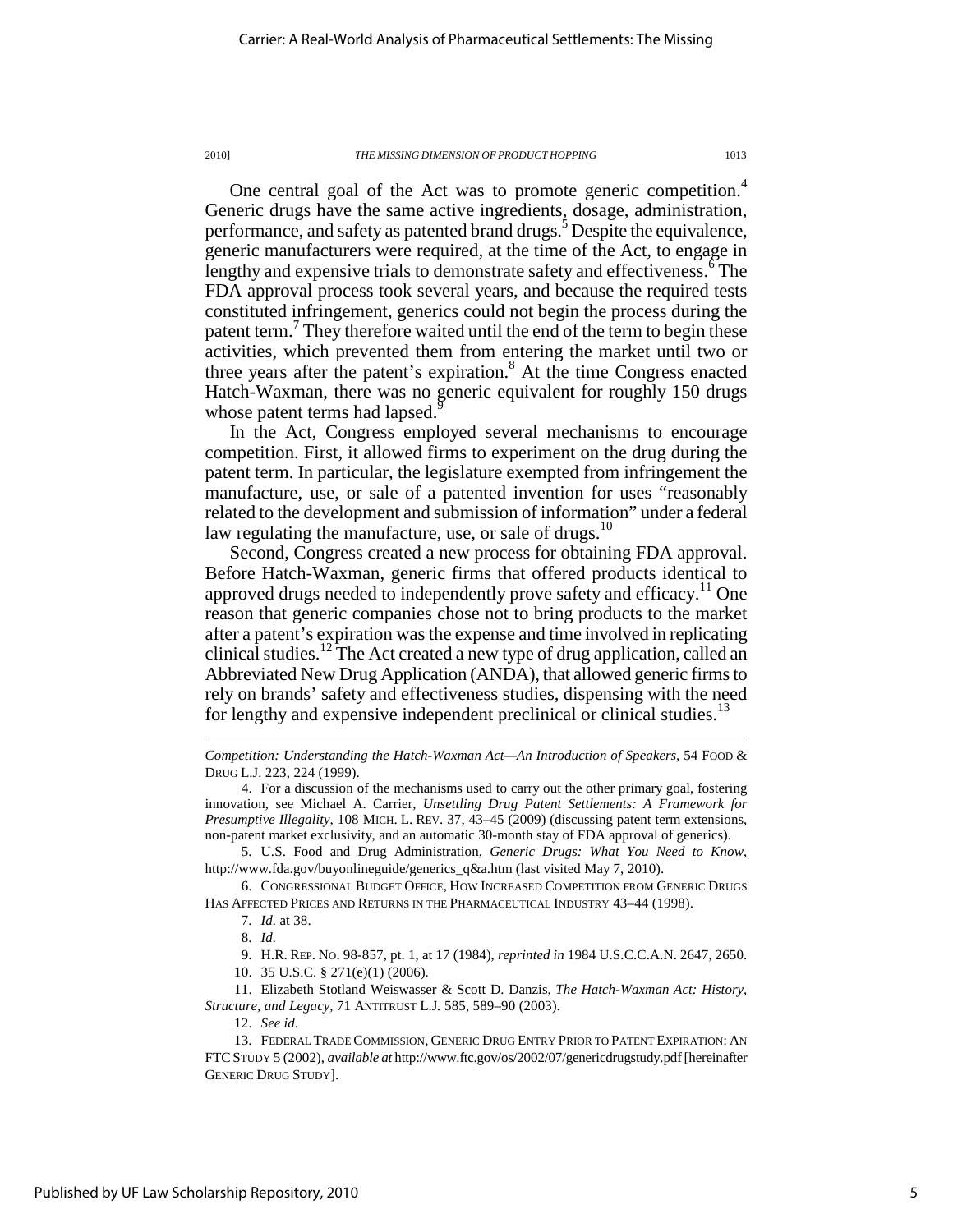Most relevant for our purposes, the Act provided 180 days of marketing exclusivity to the first generic firm to certify that the brand firm's patent was not valid or that the generic's drug did not infringe the patent.<sup>14</sup> Such exclusivity was reserved for the first generic firm—known as a "Paragraph IV filer"—that sought to enter during the patent term.<sup>15</sup> During the period, which begins after the first commercial marketing of the drug, the FDA cannot approve other ANDAs for the same product.<sup>16</sup>

#### 2. Antitrust Concern

This exclusivity has resulted in numerous settlements between brand firms and first-filing generic companies. By paying the first-filer to delay entering the market, the brand firm can prevent entry not only by that generic but also by all other generics. The reason is that these firms cannot enter the market until 180 days after the first-filer's entry.<sup>17</sup> And as a result of the settlement with the brand firm, the generics' entry is delayed for years.

It is in the interest of both the brand firm and the first-filing generic firm to settle, especially with payments from the brand to the generic known as "reverse payments."<sup>18</sup> The brand firm benefits by blocking challenges that could invalidate its patent. And the generic company receives a subset of the brand firm's monopoly profits that may even exceed what it could have gained through successful litigation and market entry. Consumers, on the other hand, suffer from the stifling of challenges to patents that often are invalid.<sup>19</sup>

At the same time, subsequent generic filers have not played a meaningful role in challenging those settlements. Even if they prove the patent's invalidity, that would only trigger the *first*-filer's 180 days of exclusivity. In addition, if the brand firm does not sue later-filing generic firms, these generics may not be able to obtain a judicial determination of the validity of the brand firm's patent given the difficulties of obtaining

17. *See* 21 U.S.C. § 355(j)(5)(B)(iv).

 18. These agreements are called reverse payments since they differ from typical licensing payments that flow from challengers to patentees. *See* Carrier, *supra* note 4, at 39.

 19. In a study of Paragraph IV challenges between 1992 and 2000, the FTC found that the generic prevailed in 73% of the patent infringement cases and that the brand-name companies won only 27% of the time. GENERIC DRUG STUDY, *supra* note 13, at 16. These figures are consistent with a survey of Federal Circuit decisions from 2002 through 2004 that found that pharmaceutical patentees were successful on the merits in 30% of the cases. Paul M. Janicke & LiLan Ren, *Who Wins Patent Infringement Cases*?, 34 AIPLA Q.J*.* 1, 20 (2006).

 <sup>14. 21</sup> U.S.C. § 355(j)(5)(B)(iv) (2006).

 <sup>15.</sup> *Id.* Three other patent certifications apply if the drug is not patented, the patent has expired, or the generic agrees it will not seek approval until the patent expires. 21 U.S.C. § 355(j)(2)(A)(vii) (2006).

 <sup>16.</sup> GENERIC DRUG STUDY, *supra* note 13, at 7. Until amended in 2003, the Hatch-Waxman Act included a court decision finding invalidity or lack of infringement as a second trigger for the start of the 180-day period. Erika Lietzan & David E. Korn, *Issues in the Interpretation of 180-Day Exclusivity*, 62 FOOD & DRUG L.J. 49, 63 (2007).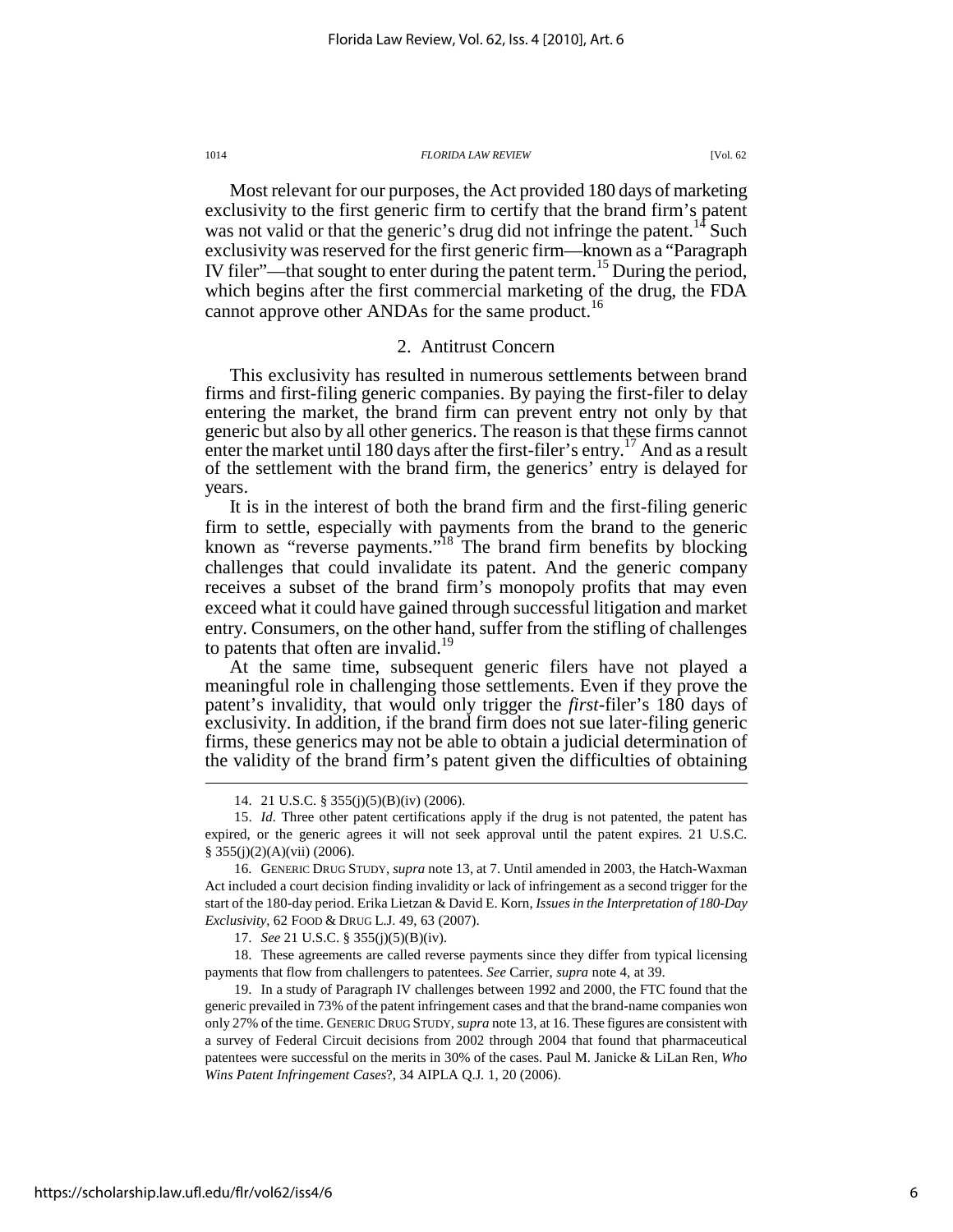declaratory judgment.

Most generally, the parties' reverse-payment settlements threaten severe anticompetitive dangers. They are a type of market division, with the brand firm blocking all competition for a period of time.<sup>20</sup> Market division, which antitrust courts view as *per se* illegal,<sup>21</sup> is concerning because it restricts all competition between the parties on all grounds.

Not all patent settlements, to be sure, constitute market allocation agreements. If a patent is valid and infringed, the patentee could rely on the patent itself to restrict competition. In that case, an agreement that allows a generic to enter before the end of the patent term could increase competition. But if a patent is invalid or not infringed, there is no legitimate justification for delaying competition.

The appropriate antitrust treatment of patent settlements thus depends on the validity of the patent and existence of infringement. But the most straightforward way to determine these issues, patent litigation, is not appropriate in this setting. Determining patent validity and infringement would require significant analysis and testimony on complex issues such as patent claim interpretation and infringement analysis. Such inquiries, which could take weeks, cannot be inserted as mini-trials within antitrust cases. 22

### 3. Timing of Generic Entry

One central element of settlements has been the timing of generic entry. Most generally (and oversimplifying dramatically), the longer the generic firm agrees to refrain from entering the market, the more concern arises. Anticompetitive effects are highest if the generic firm agrees not to enter during the entire patent term. In contrast, generic entry before the end of a valid patent term encourages competition within the term, which benefits consumers.

In some of the early settlements, the generic company agreed to stay out of the market for all or nearly all of the patent term. For example, in *In re Tamoxifen Citrate Antitrust Litigation*, <sup>23</sup> generic firm Barr agreed in 1993 not to enter the market with a generic breast cancer treatment until brand firm Zeneca's patent expired in 2002.<sup>24</sup> And in *In re Ciprofloxacin Hydrochloride Antitrust Litigation*, <sup>25</sup> brand firm Bayer in 1997 paid

 <sup>20.</sup> *In re* Schering-Plough Corp., 2003 WL 22989651, Part II.A (F.T.C. 2003), *vacated by* Schering-Plough Corp. v. FTC., 402 F.3d 1056, 1058 (11th Cir. 2005).

 <sup>21.</sup> Palmer v. BRG of Ga., Inc., 498 U.S. 46, 49–50 (1990) (per curiam).

 <sup>22.</sup> In addition, an analysis of the merits of the patent infringement case would be unreliable. After a case settles, the parties' interests become aligned, with a generic firm lacking the incentive to vigorously attack a patent's validity or an infringement claim.

 <sup>23. 466</sup> F.3d 187 (2d Cir. 2006).

 <sup>24.</sup> *Id.* at 193–94.

 <sup>25. 544</sup> F.3d 1323 (Fed. Cir. 2008), *aff'g*, 363 F. Supp. 2d 514, 519 (E.D.N.Y. 2005).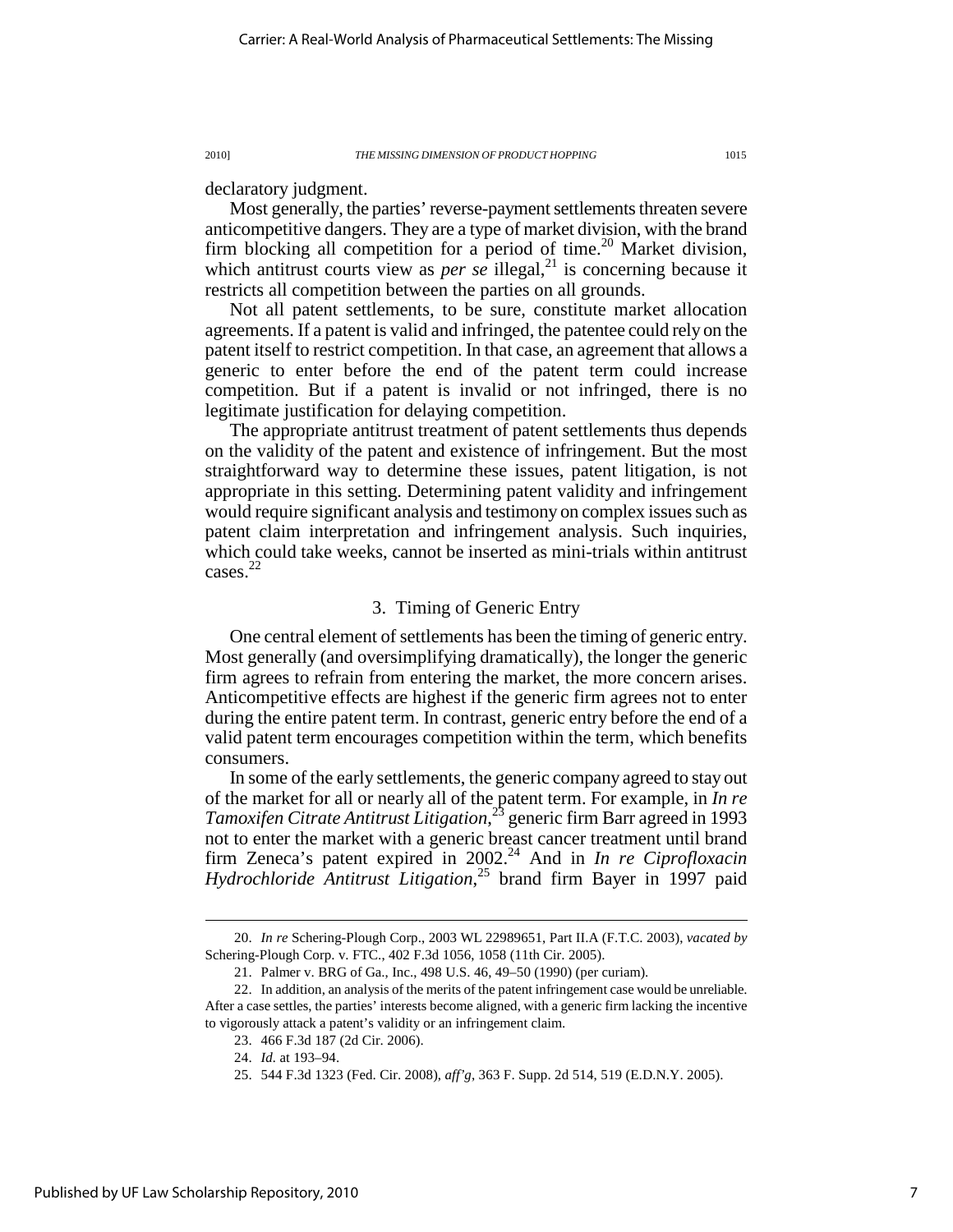generic firm Barr to stay out of the market until six months before Bayer's patent on Cipro, a drug treating bacterial illnesses, expired in 2003.<sup>26</sup>

In recent settlements, however, such as those concerning Provigil and AndroGel, $^{27}$  the parties have provided for generic entry for longer periods before the end of the term. They presumably have reached such arrangements to convince courts that the agreements are procompetitive. After all, the argument goes, the brand firm could, relying on its patent alone, prevent competition until the end of the patent. In that context, several years of competition before expiration appear procompetitive. Cephalon, for example, touted the "obvious benefits and efficiencies" of its Provigil settlement,<sup>28</sup> which "permitted the [g]enerics to enter the market three years prior to the expiration of the  $\dots$  patent."<sup>29</sup>

Even Assistant Attorney General Christine Varney, in her answers to questions for her confirmation hearing before the Senate Judiciary Committee, remarked that "A patent holder who enters into a commercial arrangement to allow a competitor to enter the market prior to the patent's expiration would most likely be procompetitive*."*<sup>30</sup>

While such a position could conceivably apply in the context of the patent that is the focus of settlement, $31$  a closer look at a separate dimension uncovers potentially significant flaws in the argument.

### B. *Product Hopping*

### 1. Definition

The new dimension revealed in this Article is "product hopping." This activity (also known as "evergreening" or "line extension") refers to a drug company's reformulation of its product. There are several types of such redesigns.

One type involves new forms, which consist of reformulations from capsules, tablets, or solutions to other forms, such as any of the above as well as extended-release drugs and chewable tablets.<sup>32</sup> Another type involves changing molecule parts (known as "moieties") by adding or

 $\overline{a}$ 

31. Even this position is more nuanced than explained in the text. *See infra* note 151.

 <sup>26.</sup> *Id.* at 1328–29.

 <sup>27.</sup> *See infra* Parts II–III.

 <sup>28.</sup> This settlement is described below. *See infra* Part III.

 <sup>29.</sup> Defendant Cephalon, Inc.'s Memorandum of Points and Authorities in Support of its Motion to Dismiss at 1, FTC v. Cephalon, Inc., 551 F. Supp. 2d 21 (D.D.C. 2008) (No. 08-cv-00244).

 <sup>30.</sup> Stephen Albainy-Jenei, *FTC Position on Reverse Payments: Settlements Can Be Procompetitive*, PATENT BARISTAS, May 13, 2009, http://www.patentbaristas.com/archives/2009/05/ 13/ftc-position-on-reverse-payments-settlements-can-be-procompetitive/ (italicization formatting removed).

 <sup>32.</sup> Keith Leffler et al., *Anticompetitive Product Changes in the Pharmaceutical Industry*, 41 RUTGERS L.J. (forthcoming 2010) (manuscript at 24, on file with author).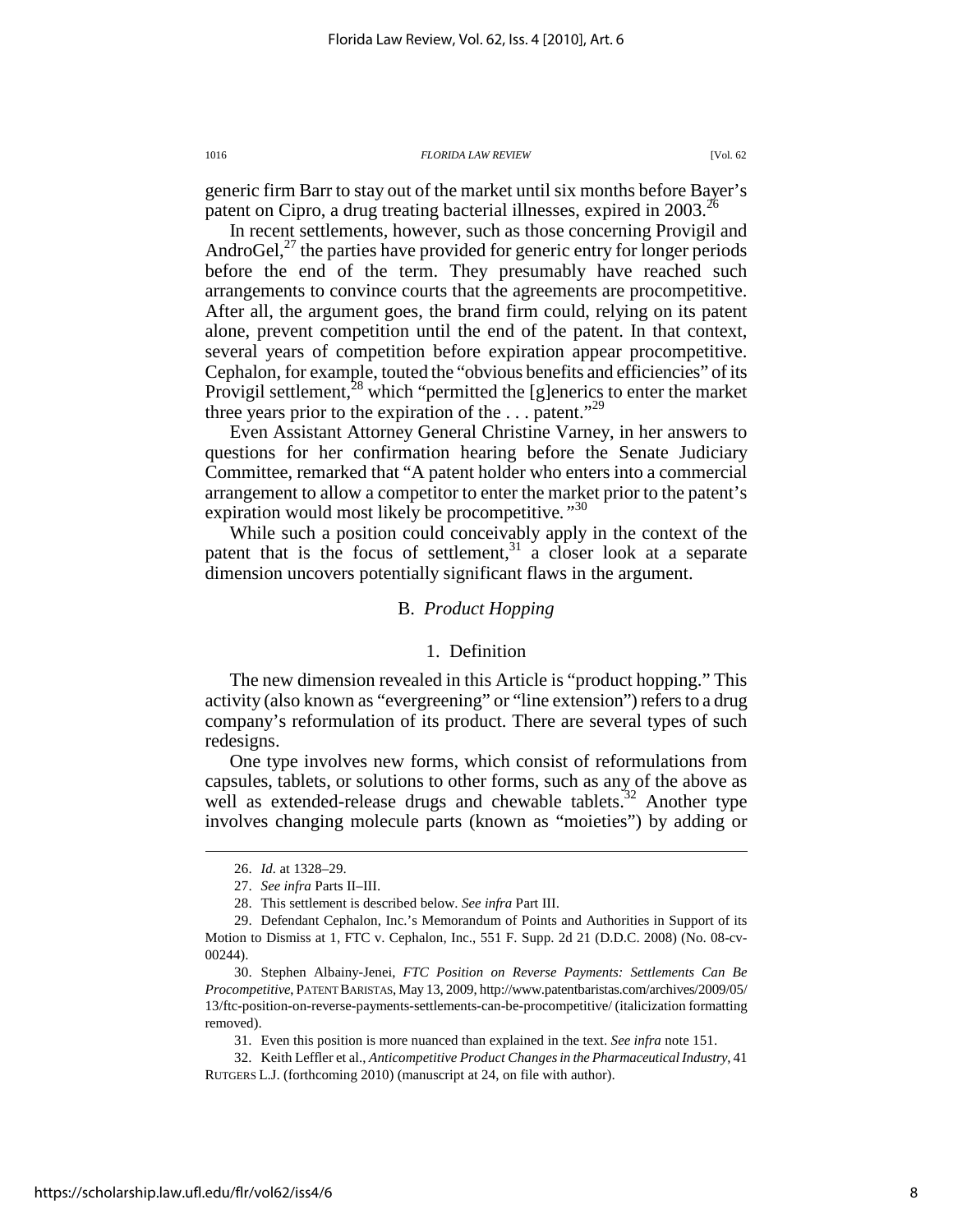removing compounds.<sup>33</sup> A third is a combination of two or more drug compositions that had previously been marketed separately.<sup>34</sup>

There are numerous examples of these reformulations.<sup>35</sup> For example, the makers of the antidepressant Prozac and the cholesterol treatment TriCor switched from capsule to tablet form, while anxiety-treating Buspar was switched from tablet to capsule.<sup>36</sup>

Chemical changes explained the switch from allergy medication Claritin to Clarinex, antidepressant Celexa to Lexapro, and heartburn medications Prevacid to Kapidex and Prilosec to Nexium.<sup>37</sup>

Combinations of drugs occurred with migraine-treatment Treximet (combining Imitrex and Naproxen Sodium) and high-blood-pressure medications Azor (Norvasc and Benicar), Caduet (Norvasc and Lipitor), and Exforge (Norvasc and Diovan).<sup>38</sup>

Much of this product-hopping activity has been successful because it has avoided the effect of state drug product selection laws.

### 2. State Drug Product Selection Laws

State drug product selection (DPS) laws, in effect in all fifty states today, are designed to lower prices for consumers. These laws allow—and in many cases require—pharmacists, absent a doctor's contrary instructions, to substitute generic versions of brand-name prescriptions.

DPS laws are designed to address the disconnect in the industry between prescribing doctors, who are not directly responsive to drug pricing, and paying insurers and consumers, who do not directly select the prescribed drug.<sup>39</sup> In particular, DPS laws carve out a role for pharmacists, who are much more sensitive to prices than doctors.<sup>40</sup>

Doctors are subject to a vast array of drug promotion, which includes detailing (sales calls to doctor's offices), direct mailings, free drug samples, medical journal advertising, sponsored continuing medical education programs, and media advertising.<sup>41</sup> Pharmacists, in contrast,

 <sup>33.</sup> *Id.* (manuscript at 24–25).

 <sup>34.</sup> *Id.* (manuscript at 25) (discussing, as well, enantiomers, molecules that are mirror images of each other).

 <sup>35.</sup> *See* Rebecca S. Yoshitani & Ellen S. Cooper, *Pharmaceutical Reformulation: The Growth of Life Cycle Management*, 7 HOUS.J. HEALTH L. & POL. 379, 388 (2007) ("[S]ixty percent of New Drug Applications submitted to the FDA in the 1990s were for drugs containing existing active ingredients.").

 <sup>36.</sup> Leffler et al., *supra* note 32 (manuscript at 36, 42).

 <sup>37.</sup> *Id.* (manuscript at 31–32).

 <sup>38.</sup> *Id.* (manuscript at 25, 40).

 <sup>39.</sup> BUREAU OF CONSUMER PROTECTION, DRUG PRODUCT SELECTION: STAFF REPORT TO THE FTC 2–3 (1979).

 <sup>40.</sup> ALISON MASSON & ROBERT L. STEINER, GENERIC SUBSTITUTION AND PRESCRIPTION DRUG PRICES: ECONOMIC EFFECTS OF STATE DRUG PRODUCT SELECTION LAWS 7 (1985).

 <sup>41.</sup> STUART O. SCHWEITZER, PHARMACEUTICAL ECONOMICS AND POLICY 87–93 (2d ed. 2007).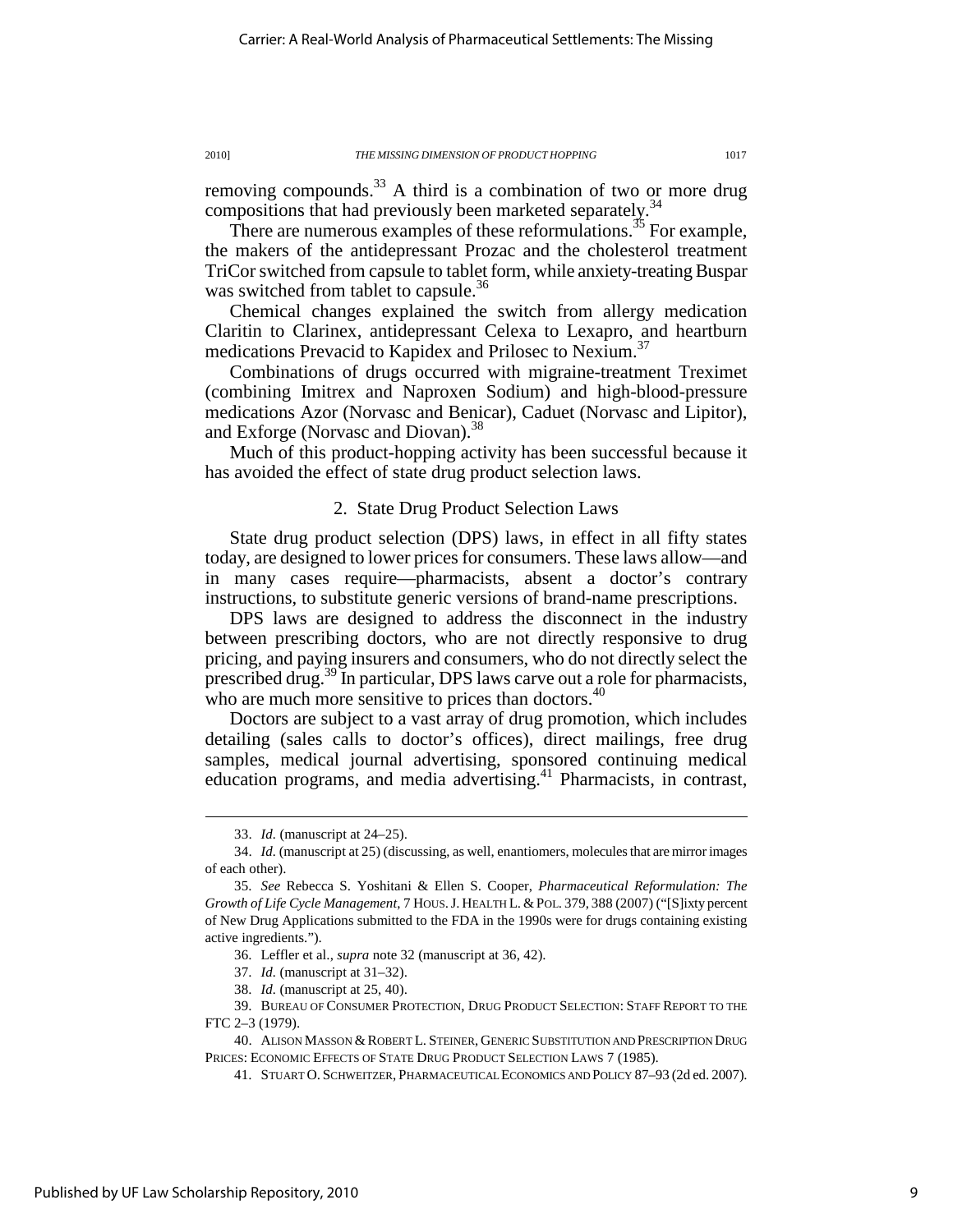respond to consumer demand and compete with other pharmacies on price. $42$ 

Reformulation eliminates both price and quality competition. It eliminates quality competition since the brand firm switches its promotion to the new product, leaving doctors unable to effectively compare quality between the reformulated brand drug and the old version.<sup>43</sup> It also limits price competition because it evades the DPS laws.<sup>44</sup>

The DPS laws typically allow pharmacists to substitute generic versions of brand drugs only if they are "AB-rated" by the FDA. To receive an AB rating, a generic drug must be therapeutically equivalent to the brand drug, which means that the generic has the same active ingredient, form, dosage, strength, and safety and efficacy profile.<sup>45</sup> The drug also must be bioequivalent, which signifies that the rate and extent of absorption in the body is roughly equivalent to the brand drug.<sup>46</sup>

The concern when a brand reformulates its drug is that the generic version of the first product is not bioequivalent to the second product. And while the generic firm may eventually show bioequivalence, such a showing likely will not occur for years. There are several reasons for the delay.

First, the generic manufacturer must reformulate its product. This period is extended because the brand firm does not need to provide notice to the generic firm of the reformulation. $47$  Second, the generic firm must seek FDA approval (which typically takes at least eighteen months) for this new version.<sup>48</sup> And third, in many cases, the generic firm will file a Paragraph-IV certification, which is followed by the brand firm's automatic "thirty month stay" of FDA approval and additional delays from patent litigation.<sup>49</sup> As a result of these delays, the pharmacist is not able to substitute the generic version of the old product for the brand version of the new product. $50$ 

 <sup>42.</sup> *See* MASSON & STEINER, *supra* note 40, at 7.

 <sup>43.</sup> Leffler et al., *supra* note 32 (manuscript at 3) ("We examine the economic effect . . . with special emphasis on identifying the particular dimension of rivalry—price competition or quality comparisons—that is affected.").

 <sup>44.</sup> *Id.* (manuscript at 17–18).

 <sup>45.</sup> FDA Center For Drug Evaluation and Research, *Approved Drug Products with Therapeutic Equivalence Evaluations* (30th ed.), http://www.fda.gov/drugs/developmentapproval process/ucm079068.htm (last visited May 8, 2010) [hereinafter *Therapeutic Equivalence Evaluations*]; Leffler et al., *supra* note 32 (manuscript at 5).

 <sup>46.</sup> *See Therapeutic Equivalence Evaluations*, *supra* note 45.

 <sup>47.</sup> Leffler et al., *supra* note 32 (manuscript at 6).

 <sup>48.</sup> LEON SHARGEL & ISADORE KANFER, GENERIC DRUG PRODUCT DEVELOPMENT 366 (2005).

 <sup>49.</sup> Jessie Cheng, *An Antitrust Analysis of Product Hopping in the Pharmaceutical Industry*, 108 COLUM. L. REV. 1471, 1488–89, 1489 n.107 (2008). The period could extend an additional twelve months depending on when the generic filed its Paragraph IV certification. 21 U.S.C. § 355(j)(5)(F)(ii) (2006); *see generally* C. Scott Hemphill, *Paying for Delay: Pharmaceutical Patent Settlement as a Regulatory Design Problem*, 81 N.Y.U. L. REV. 1553, 1566 n.50 (2006).

 <sup>50.</sup> Cheng, *supra* note 49, at 487–88.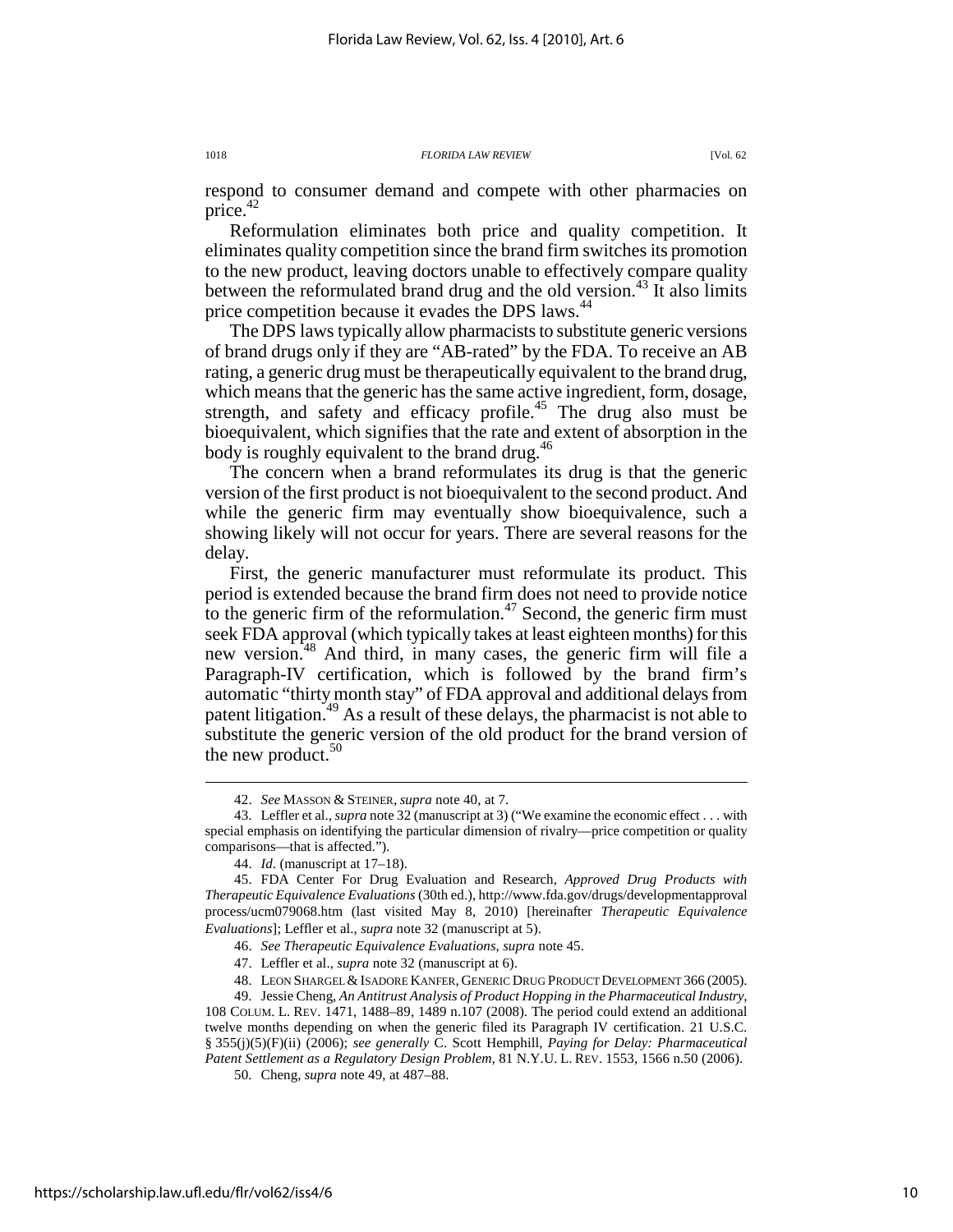Compounding this problem—and as discussed in detail below in the setting of the Provigil case—the brand firm typically will switch its promotional efforts to the new drug. In fact, it will often highlight the advantages of the new product as compared to the old.<sup>51</sup> At the same time, no other party has the incentive and ability to promote the old product, which leads to doctors receiving "an entirely one-sided presentation" of the relative merits of the products.<sup>52</sup> The case of *Abbott Laboratories v. Teva Pharmaceuticals USA, Inc.* reveals the dangers of product hopping for generic substitution.<sup>53</sup>

### 3. Generic Substitution Case

The drug at the center of *Abbott Laboratories* was TriCor, a billiondollar drug used to lower cholesterol and triglycerides.<sup>54</sup> In 1998, Abbott received FDA approval of its capsule version of TriCor. During the next two years, two generic firms filed ANDAs with Paragraph IV certifications challenging TriCor. In 2003, the generic firms received favorable judgments in litigation. In the intervening period, however, Abbott had marginally lowered the drug's strength and switched from a capsule form of the drug to a tablet form. These changes prevented pharmacists from substituting generic versions of TriCor.

Abbott took direct aim at this regime with its plan to switch to a new version of TriCor. Not only did it switch to a tablet form, but it 1) stopped selling capsules; 2) bought back the existing supplies of the capsules from the pharmacies; and 3) changed the code for TriCor capsules in the National Drug Data File (NDDF)<sup>55</sup> to obsolete.<sup>56</sup> As the district court observed, these activities "prevented pharmacies from filling TriCor prescriptions with a generic capsule formulation."<sup>57</sup>

The generic firms then developed equivalents for the tablet formulation and submitted ANDAs with Paragraph IV certifications. Abbott sued and transitioned to a *new* type of tablet, marked by, again, marginally lower strength. And again, Abbott stopped selling the old TriCor tablets and changed the NDDF code on these tablets to obsolete.

 <sup>51.</sup> *See infra* Part III.

 <sup>52.</sup> Leffler et al., *supra* note 32 (manuscript at 45) (explaining that other brands lack the incentive to promote a competitor's products and that generics will not promote the product because they do not have large sales forces and would worry about free-riding by other generics).

 <sup>53. 432</sup> F. Supp. 2d 408 (D. Del. 2006).

 <sup>54.</sup> The facts are taken from *id.* at 415–18.

 <sup>55.</sup> The NDDF, which guides pharmacists in determining substitution, is "a comprehensive set of drug data base elements, drug pricing and clinical information." First DataBank, *National Drug Data File (NDDF) Plus*, http://www.firstdatabank.com/Products/national-drug-file-NDDF.aspx (last visited May 10, 2010).

 <sup>56.</sup> *Abbott*, 432 F. Supp. 2d at 416.

 <sup>57.</sup> *Id.*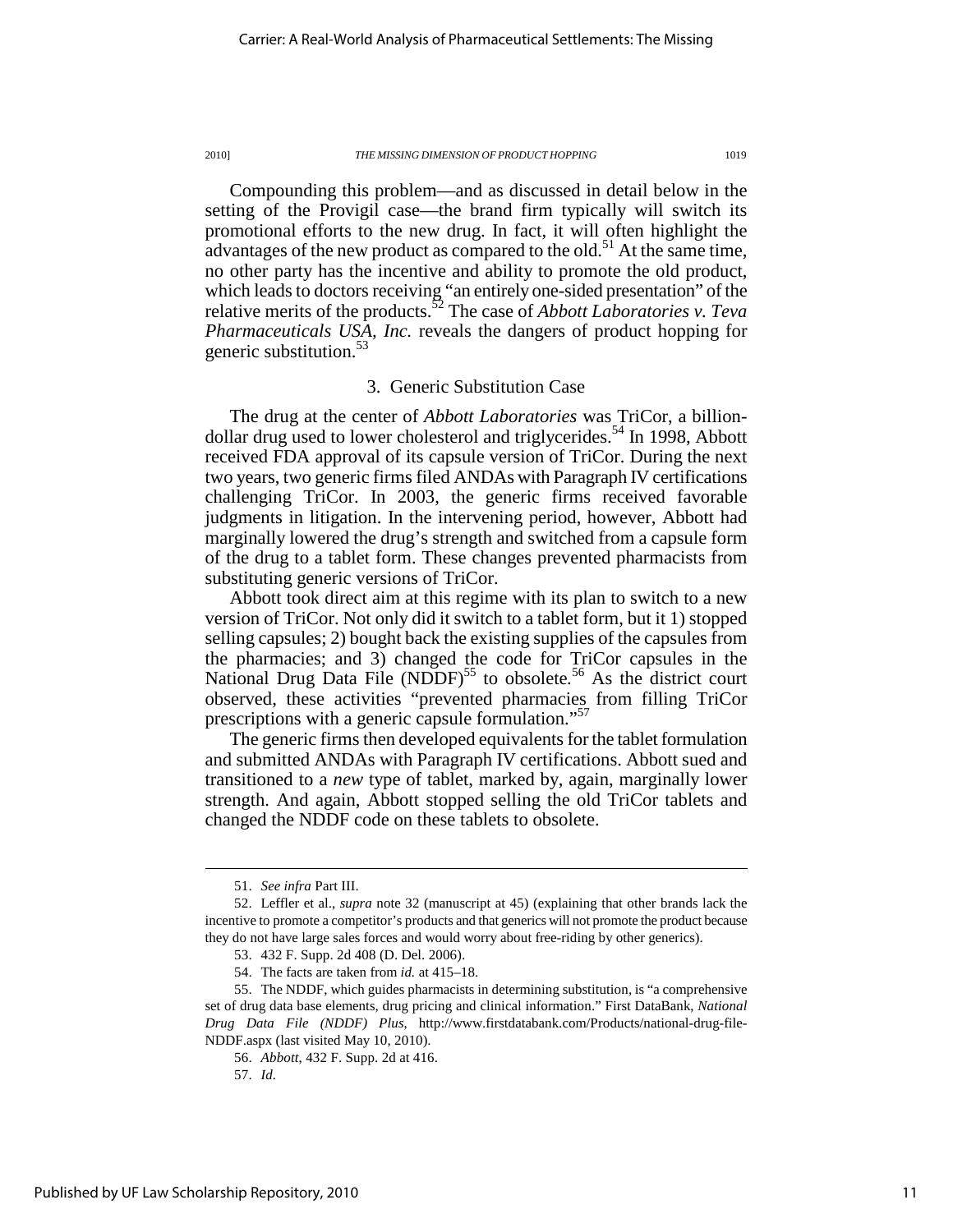The district court applied a rule-of-reason approach in denying Abbott's motion to dismiss. It found that Abbott allegedly prevented a choice between products "by removing the old formulations from the market while introducing new formulations."<sup>58</sup> The court also found that through Abbott's "allegedly manipulative and unjustifiable formulation changes," Teva and Impax were not able to offer generic substitutes for TriCor, which was the alleged "cost-efficient means of competing" in the market.<sup>59</sup>

In short, the DPS laws, which play a central role in containing prescription drug pricing in all fifty states, were directly threatened by Abbott's activity. The activity reveals the role that product hopping plays in evading the state drug product selection laws.

### 4. Timing of Reformulation

Product hopping is most successful when brand firms can not only avoid state DPS laws but also orchestrate effective timing. Stated most simply, the brand firm will be more successful if it can switch the market before generic entry.

Introducing the new product before the generic enters the market "adds the near-elimination of price competition to the near-elimination of quality competition."<sup>60</sup> Brand firms offer the "uncontested message" of the new product's superiority as the manufacturer's detailers "extol the virtues of the new product" at a time that "no one is promoting the original."<sup>61</sup> In addition, brand firms make the switch "when doctors do not have a generic alternative available and do not know that one may be on the way."<sup>62</sup>

Several examples demonstrate the crucial role played by timing. In the TriCor case, one document demonstrated the different projected sales based on timing. The brand firm, Abbott, predicted that if it launched its reformulated version before generic entry, sales would rise from 161 million Euros in 2004 to 269 million Euros in 2008.<sup>63</sup> But if the reformulation did not reach the market before the generic, sales would only reach 35 million Euros in 2004 and 15 million Euros in 2008.<sup>64</sup> In other words, in 2008, sales would be more than *17 times* greater if Abbott introduced the new version before generic entry.

 <sup>58.</sup> *Id.* at 422.

 <sup>59.</sup> *Id.* at 423. The case ultimately settled. *See, e.g.*, Seth Silber & Kara Kuritz, *Product Switching in the Pharmaceutical Industry: Ripe for Antitrust Scrutiny?*, 7 J. GENERIC MEDS. 119, 123 (2010).

 <sup>60.</sup> Leffler et al., *supra* note 32 (manuscript at 50).

 <sup>61.</sup> *Id.*

 <sup>62.</sup> *Id.* 63. Steve D. Shadowen et al., *Anticompetitive Product Changes in the Pharmaceutical Industry* 6 (2009) (unpublished presentation, on file with author), *available at*  http://www.abanet.org/antitrust/at-committees/at-hcic/pdf/past-programs/10-28-09-shadowen.pdf.

 <sup>64.</sup> *Id.*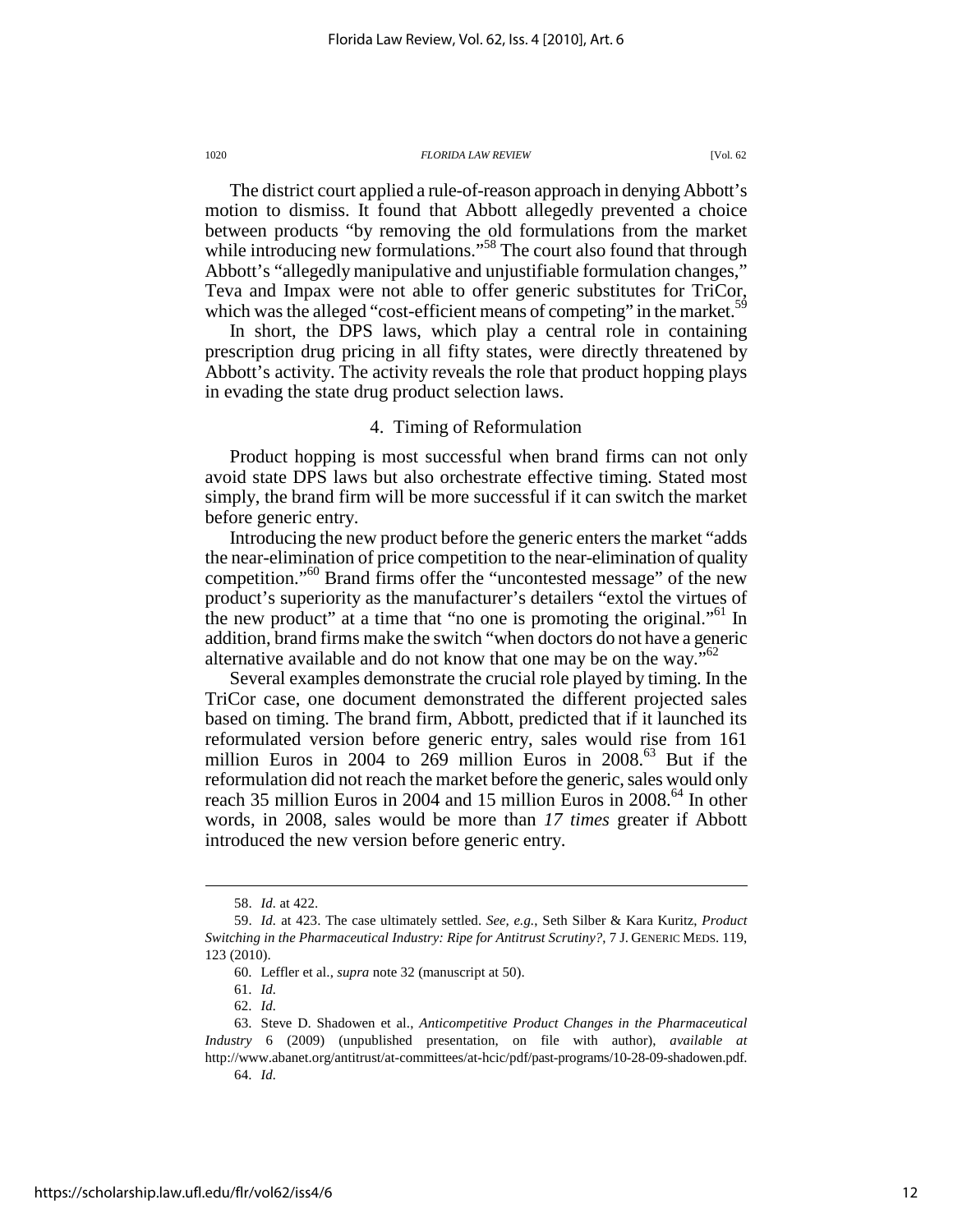Another example revealed by Keith Leffler, Joseph Lukens, and Steve Shadowen involved a confidential analysis of a product for which projected sales in the first three years after generic entry would be nearly three times higher if the reformulation (replacing a twice-daily version with one taken once a day) occurred before generic entry than after.<sup>65</sup> Similar testimony in a different case referred to the launch of a reformulated product after generic entry as a "[t]otal [d]isaster."<sup>66</sup>

The importance of timing also was recognized by the Final Report of the European Commission, which addressed obstacles blocking generic entry.<sup>67</sup> The report concluded that brands would suffer reduced sales and prices if generics entered the market before or at the same time as the follow-on product.<sup>68</sup> For that reason, "[I]t is of [the] utmost importance for the originator company to bring the follow-on product on the market before the first product effectively loses exclusivity."<sup>69</sup>

The brand firm facilitates such a switch by "channelling . . . demand from the first product to the follow-on product" and by "delay[ing] or prevent [ing] generic entry for the sensitive period of the product switch."<sup>70</sup> For 13 of the 22 second-generation products in the report, the new product was launched before the first lost its exclusivity, with an average lead time of 17 months. $^{71}$ 

The report included several telling comments from drug companies. One brand firm explained that "the switch rate is dramatically reduced" if generics enter at the time of, or before, the second-generation product.<sup>72</sup> Similarly, as another brand company revealed: "[E]ach patient that is not switched quickly enough" to the second-generation product "is forever lost to the generics."<sup>73</sup> In contrast, as a third brand firm conceded: "Once the patient is switched to [the new product] the physician does not have to, cannot and will not switch him to a generic, and . . . more important: the pharmacist cannot substitute!!"<sup>74</sup>

In short, the timing of reformulation matters significantly. Brand firms have a considerable interest in forestalling generic entry until after they can switch the market to the new product. Such a delay protects them from selling and marketing their branded drugs against cheaper generics. The next two parts of the Article, discussing the drugs Provigil and AndroGel, demonstrate how brand firms have used settlements to ensure that generic

 <sup>65.</sup> *Id.*

 <sup>66.</sup> Meijer, Inc. v. Barr Pharms., Inc., 572 F. Supp. 2d 38, 43 (D.D.C. 2008).

 <sup>67.</sup> EUROPEAN COMMISSION, *supra* note 1, at 10.

 <sup>68.</sup> *Id.* at 356.

 <sup>69.</sup> *Id.*

 <sup>70.</sup> *Id.*

 <sup>71.</sup> *Id.* at 361 fig.138. The Report considered patent and data exclusivity. *Id.* at 22–23.

 <sup>72.</sup> *Id.* at 359.

 <sup>73.</sup> *Id.* at 360.

 <sup>74.</sup> *Id.*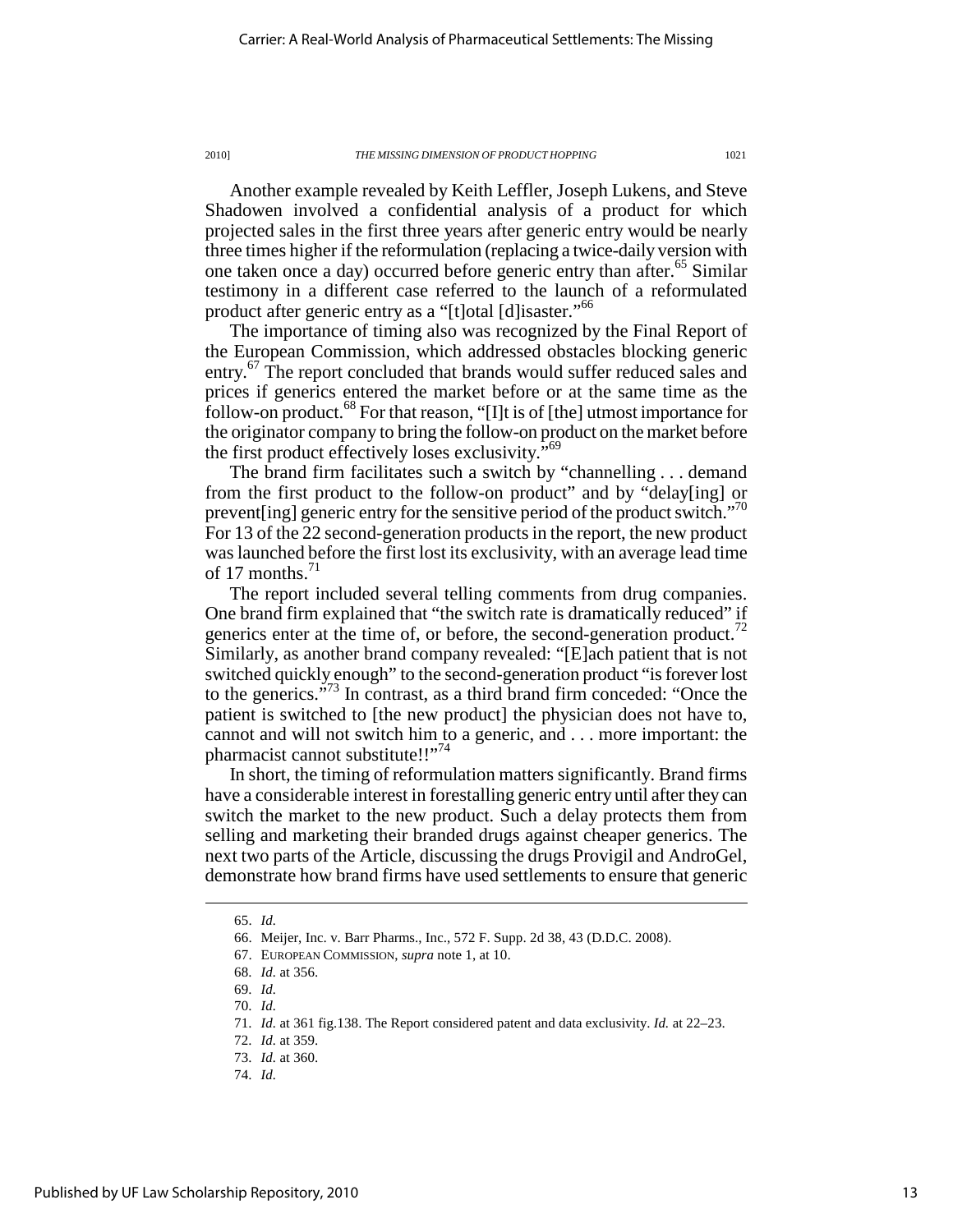entry does not occur before they can switch the market to the reformulated product.

### III. CASE STUDY 1: PROVIGIL

### A. *Facts*

The case of Provigil is the most vivid example of the interplay of settlements and product hopping. Provigil is a sleep-disorder medication marketed by Cephalon. It was initially approved for excessive daytime sleepiness associated with narcolepsy and was subsequently used to treat obstructive sleep apnea and shift work sleep disorder.<sup>75</sup> U.S. soldiers, most famously those fighting in the Iraq War, have used it to stay awake for as long as 40 hours at a time.<sup>76</sup>

The drug offers significant benefits over other amphetamine-like stimulants. In particular, it does not produce side effects such as addiction, feeling jittery, and crashing afterward.<sup>77</sup> As a result, the drug is considered the "gold standard" for the treatment of the excessive sleepiness accompanying sleep disorders.<sup>78</sup> U.S. sales of Provigil have increased from \$25 million in 1999 to \$475 million in 2005 to \$800 million in 2007.<sup>79</sup>

The active ingredient in Provigil is a chemical compound called modafinil.<sup>80</sup> Cephalon filed a New Drug Application for Provigil in 1996, which the FDA approved in 1998.<sup>81</sup> The U.S. patent covering modafinil was issued in 1979 and expired in 2001.<sup>82</sup>

Cephalon obtained a second patent in 1997. This patent covered a formulation of modafinil that consisted of a specified distribution of small particles.<sup>83</sup> This narrower patent lasts until October 2014, with Cephalon receiving an additional six months of pediatric exclusivity extending protection to April 2015.<sup>84</sup>

Unlike the patent on the compound itself, generic firms could, without difficulty, avoid this narrow formulation patent. As a consultant advised Cephalon in 2002: "[A]ll generic companies know [that the patent] may be

 <sup>75.</sup> Cephalon Complaint, *supra* note 1, ¶ 26.

 <sup>76.</sup> Tom Spears, *New Drug May Help Soldiers Stay Awake Doctors Unsure of Long-Term Effect*, OTTAWA CITIZEN, Oct. 11, 2003, http://www.modafinil.com/article/soldiers.html.

 <sup>77.</sup> Cephalon Complaint, *supra* note 1, ¶ 27.

 <sup>78.</sup> *Id.*

 <sup>79.</sup> *Id.* ¶ 28.

 <sup>80.</sup> *Id.* ¶ 24.

 <sup>81.</sup> *Id.* ¶ 26.

 <sup>82.</sup> *Id.* ¶ 32.

 <sup>83.</sup> *Id.* ¶ 33.

 <sup>84.</sup> Press Release, Cephalon, Cephalon Granted Six Months of Pediatric Exclusivity for Provigil(R), Mar. 28, 2006, http://www.cephalon.com/media/news-releases.shtml?mode=year& filterval=2006 (last visited May 7, 2010) (noting that Cephalon "met the terms of a written request to provide data from clinical studies examining the effect of Provigil in pediatric patients") (emphasis omitted).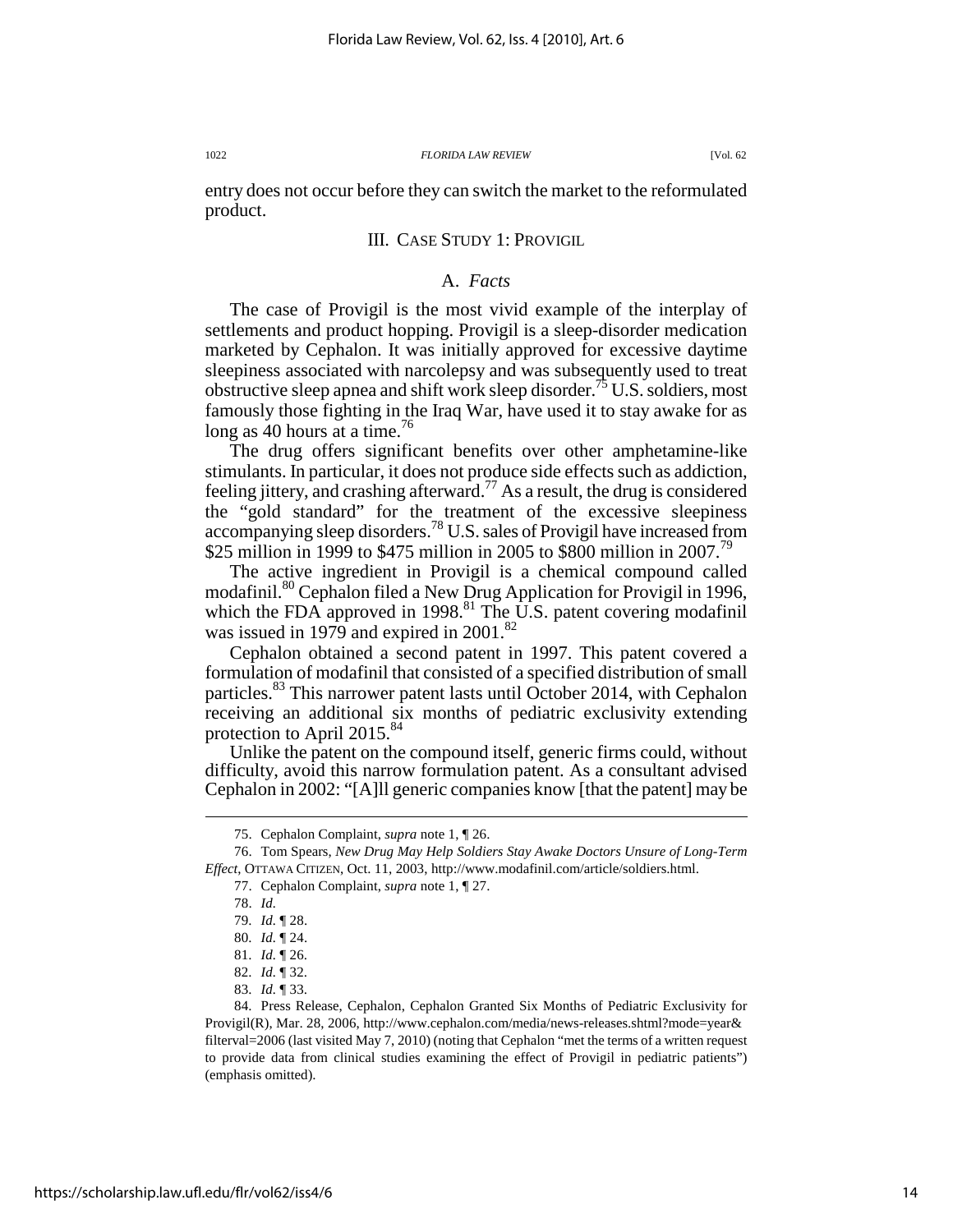easily circumvented" by manufacturing products to contain a different distribution of modafinil particle sizes.<sup>8</sup>

Given the ease with which generic firms could circumvent the particlesize patent, it is no surprise they were eager to do so. As the FTC explained in its complaint: "On December 24, 2002, the first day that the FDA could accept an ANDA for generic Provigil, four companies submitted applications . . . ."<sup>86</sup> Teva, Ranbaxy, Mylan, and Barr each certified "that [their] version[s] of generic Provigil did not infringe . . . [the] [p]atent, that the patent was invalid, or both." $87$ 

Each of the four generic firms developed non-infringing versions of Provigil.<sup>88</sup> And since all four filed on the same day, they could share the 180-day Hatch-Waxman exclusivity period.<sup>89</sup>

As the FTC pointed out in the complaint: "Cephalon knew that generic Provigil entry would lead to substantial declines in the company's revenues."<sup>90</sup> A Cephalon vice president projected a 75%–90% price reduction that would lower revenues by more than \$400 million (nearly 75% of the drug's annual sales) within one year.  $91$ 

The generic firms estimated a similar impact. Teva projected that generic versions "would garner 90[%] of all modafinil prescriptions within a month."<sup>92</sup> The price was projected to fall to  $5\% - 10\%$  of Provigil's price within one year.<sup>9</sup>

The generic firms' claims, in fact, were supported by the consensus in the industry. Wall Street analysts projected generic entry in  $2006$ .<sup>94</sup> The four first-filing generic firms planned for a launch in June 2006, at the latest.<sup>95</sup> Barr ordered significant quantities of the active ingredient in late  $2005.<sup>96</sup>$  And Cephalon asserted, in November 2005, that "generic versions" of modafinil" would enter the market in the middle of  $2006$ .<sup>97</sup>

Cephalon sought to maintain its market share by introducing a successor product, Nuvigil, in  $2006<sup>98</sup>$  The longer-lasting Nuvigil was similar to Provigil in many ways, including chemical composition.<sup>99</sup> It

86. *Id.* ¶ 36.

 $\overline{a}$ 

98. *Id.* ¶ 52.

 99. Press Release, Cephalon, Cephalon Receives FDA Approval of NUVIGIL(TM) for the Treatment of Excessive Sleepiness Associated with Three Disorders, June 18, 2007,

 <sup>85.</sup> Cephalon Complaint, *supra* note 1, ¶ 35.

 <sup>87.</sup> *Id*. 88. *Id.* ¶ 37.

 <sup>89.</sup> *Id.* ¶ 38.

 <sup>90.</sup> *Id.* ¶ 39.

 <sup>91.</sup> *Id.*

 <sup>92.</sup> *Id.* ¶ 40.

 <sup>93.</sup> *Id.* (noting that Teva projected 10% and Ranbaxy projected 5%).

 <sup>94.</sup> *Id.* ¶ 51.

 <sup>95.</sup> *Id.* ¶ 50.

 <sup>96.</sup> *Id.*

 <sup>97.</sup> *Id.* ¶ 48.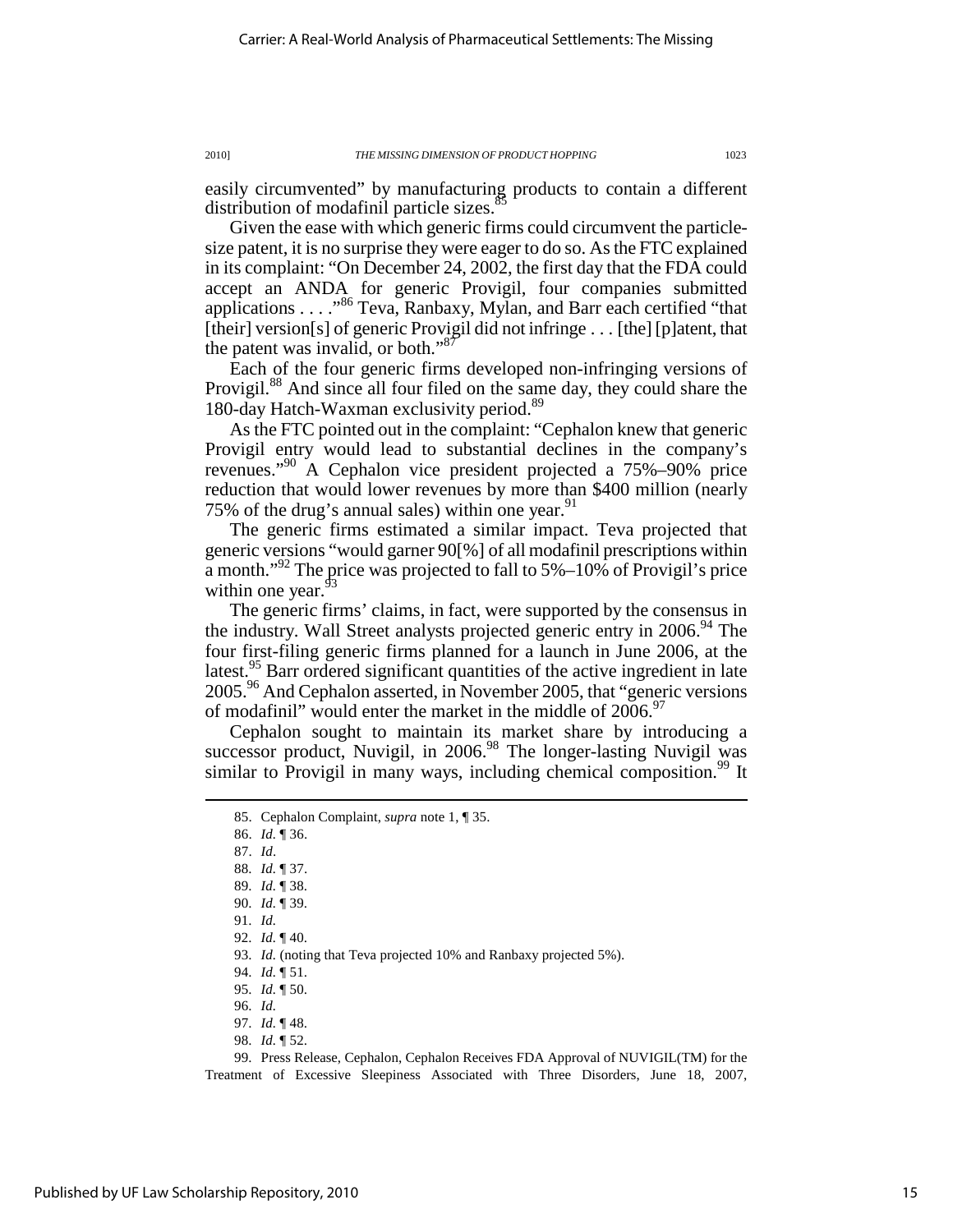offered modest improvements by allowing patients to take a pill once a day instead of two times daily. Cephalon also sought to switch to Nuvigil to expand its customer base to cover other conditions.<sup>100</sup>

The FDA, however, "had not approved Nuvigil by late 2005."<sup>101</sup> And, as the FTC pointed out, "[T]here was considerable uncertainty as to whether the FDA would approve Nuvigil early enough in 2006 to enable Cephalon to successfully migrate customers from Provigil to Nuvigil before the entry of a generic version of Provigil."<sup>102</sup> Given this uncertainty, Cephalon decided to settle patent litigation with the four first-filing generic firms.<sup>103</sup>

Cephalon paid more than \$200 million to the four generic firms to agree to forgo entry until April 2012.<sup>104</sup> The Cephalon CEO conceded that the settlements provided "six more years of patent protection[,]" which was "\$4 billion in sales that no one expected."<sup>105</sup>

### B. *The Big Picture: Product Hopping and Settlement Interplay*

In its motion to dismiss the complaint, which the U.S. District Court for the Eastern District of Pennsylvania recently denied,<sup>106</sup> Cephalon noted that the settlement, which allowed entry in 2012, "resulted in generic entry *years earlier* than patent expiration" in 2015.<sup>107</sup> This is typical of arguments voiced by proponents of recent reverse-payment settlements, who justify the agreements by pointing to the guaranteed years of competition before the end of the patent term.

A bird's-eye view of the activity, however, shows how the various forms of anticompetitive behavior fit together. Cephalon had no intention of competing in a robust market with generic firms in 2012. The generic firms themselves, in obtaining more than \$200 million from Cepahlon, did not expect vibrant competition in 2012.

 $\overline{a}$ 

 106. King Drug Co. of Florence, Inc. v. Cephalon, Inc., 2010 WL 1221793 (E.D.Pa., Mar. 29, 2010).

http://www.cephalon.com/media/news-releases.shtml?mode=year&filterval=2007 (last visited May 7, 2010) (follow "Cephalon Receives FDA Approval of NUVIGIL(TM) . . ." hyperlink). As the Cephalon press release points out, "The active pharmaceutical ingredient in Nuvigil, armodafinil, is the longer-lived r-enantiomer [molecule's mirror image] of modafinil, the active ingredient in Provigil." *Id.* (emphasis omitted).

 <sup>100.</sup> Cephalon, Inc., Q1 2009 Earnings Call Transcript, May 5, 2009, *available at* http://seek ingalpha.com/article/135541-cephalon-inc-q1-2009-earnings-call-transcript?page=-1 (discussing clinical trials for jet-lag disorders, bipolar depression, sleep apnea, co-morbid major depressive disorder, and traumatic brain injury).

 <sup>101.</sup> Cephalon Complaint, *supra* note 1, ¶ 52.

 <sup>102.</sup> *Id.*

 <sup>103.</sup> *Id.* ¶ 53.

 <sup>104.</sup> *Id.* ¶ 3.

 <sup>105.</sup> *Id.* ¶ 4.

 <sup>107.</sup> Defendant Cephalon, Inc.'s Memorandum of Points and Authorities in Support of its Motion to Dismiss at 26, FTC v. Cephalon, Inc., 551 F. Supp. 2d 21 (D.D.C. 2008) (No. 08-cv-00244).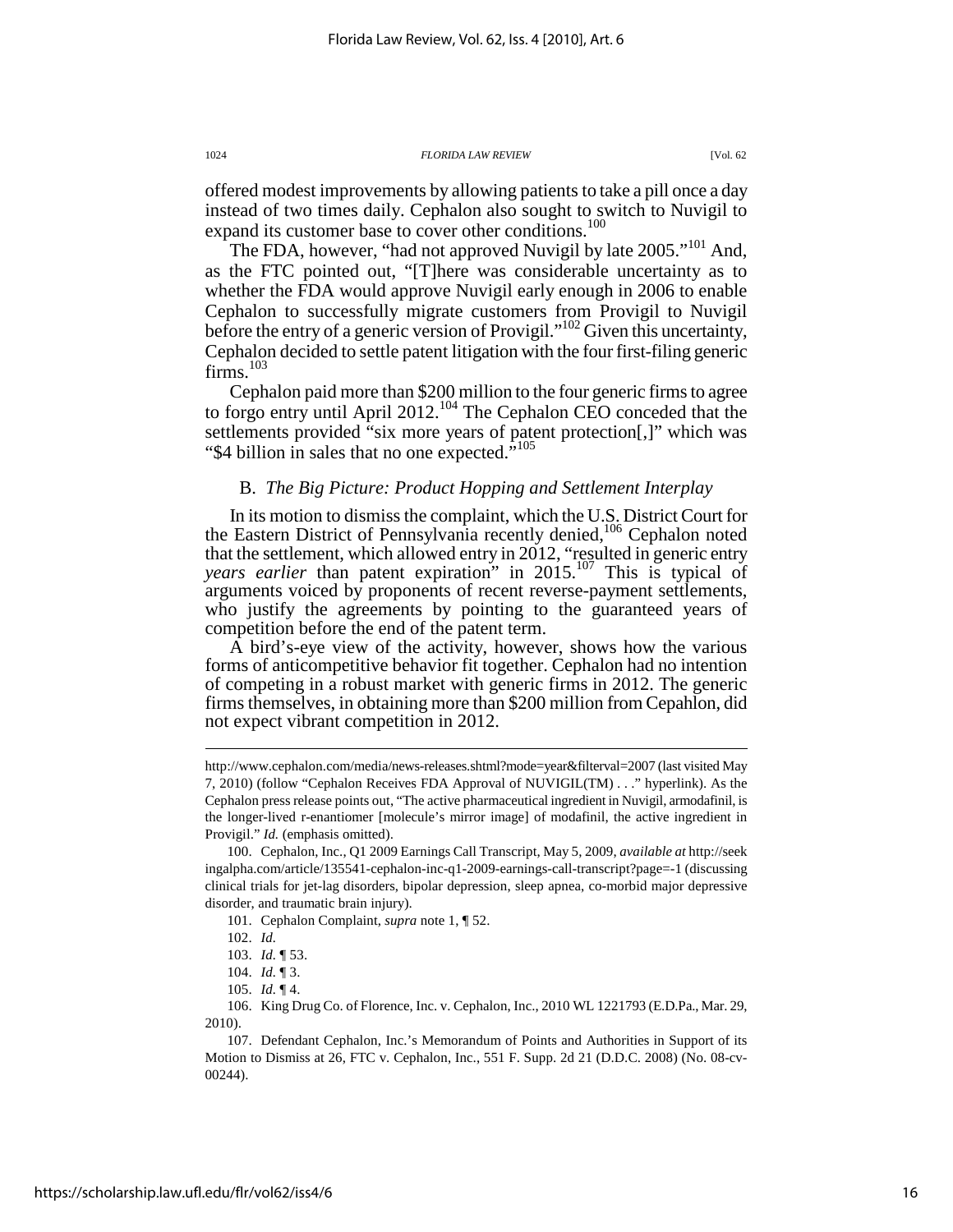Rather, by delaying the potential onset of generic competition until 2012, six years after settlement, Cephalon bought itself a period in which it was *guaranteed* that its weak Provigil patent would not be challenged. With that certainty in hand, Cephalon could enjoy the luxury of an extended period in which it could switch the market to its new sleepiness drug, Nuvigil. Nuvigil, which the FDA approved in 2007, enjoys patent protection until 2023.<sup>108</sup>

A Cephalon spokesman conceded that after settlement "[t]he pressure is not what it was" and that the company was not required "to make a quick transition from Provigil to Nuvigil."<sup>109</sup> And an industry analyst agreed that the delay would "'allow Cepahlon to seek to expand its wakefulness franchise'" rather than treating Nuvigil "'merely as a conversion opportunity . . . that would be under pressure to establish itself early."<sup>110</sup>

### C. *Specific Strategy*

### 1. Make Provigil Less Desirable

Cepahlon's switching strategy had two simple components: making Provigil less desirable and making Nuvigil more desirable.<sup>111</sup> The easiest way to make Provigil less desirable was to increase its price. Between 2004 and 2008, Cephalon increased the price of Provigil by  $74\%$ .<sup>112</sup> As a Cephalon vice president remarked: "[W]e will likely raise Provigil prices to try to create an incentive for the reimbursers to preferentially move to Nuvigil."<sup>113</sup>

Another means to reduce Provigil's attractiveness was to stop promoting it. And that is what it did. Cephalon officials explained that they "actually pulled all promotion from Provigil" after the first quarter of 2009

 109. Robert Steyer, *Cephalon Puts Worries to Rest*, THESTREET, Feb. 14, 2006, http://www.thestreet.com/print/story/10268224.html (last visited May 7, 2010).

110. *Id.*

 $\overline{a}$ 

Second, it focused its marketing efforts on Fentora. When it had "a chance to talk to the doctors" about both products, Cephalon "talk[ed] about Fentora." *Id.* And it lowered the new drug's price, which was "very attractive to physicians" and gave the company's representatives a favorable pricing story. *Id.*

 112. Jonathan D. Rockoff, *How a Drug Maker Tries to Outwit Generics*, WALL ST.J., Nov. 17, 2008, at B1.

113. *Id.*

 <sup>108.</sup> *Cephalon Receives FDA Approval Of Nuvigil(TM) for the Treatment of Excessive Sleepiness Associated with Three Disorders*, MED. NEWS TODAY, June 19, 2007, http://www.medicalnewstoday.com/printerfriendlynews.php?newsid=74585 (last visited May 7, 2010).

 <sup>111.</sup> Another example involving similar strategies was Cephalon's switch from pain management drug Actiq to Fentora, a similar drug requiring lower doses. First, Cephalon "increased the price of Actiq substantially" and "stopped . . . detailing Actiq[.]" Cephalon, Inc., Q4 2006 Earnings Call Transcript, Feb. 12, 2007, *available at* http://seekingalpha.com/article/26813 cephalon-q4-2006-earnings-call-transcript (emphasis omitted). As a result, the market "retract[ed] a bit[,]" which the firm's CEO conceded was "probably our own doing." *Id.*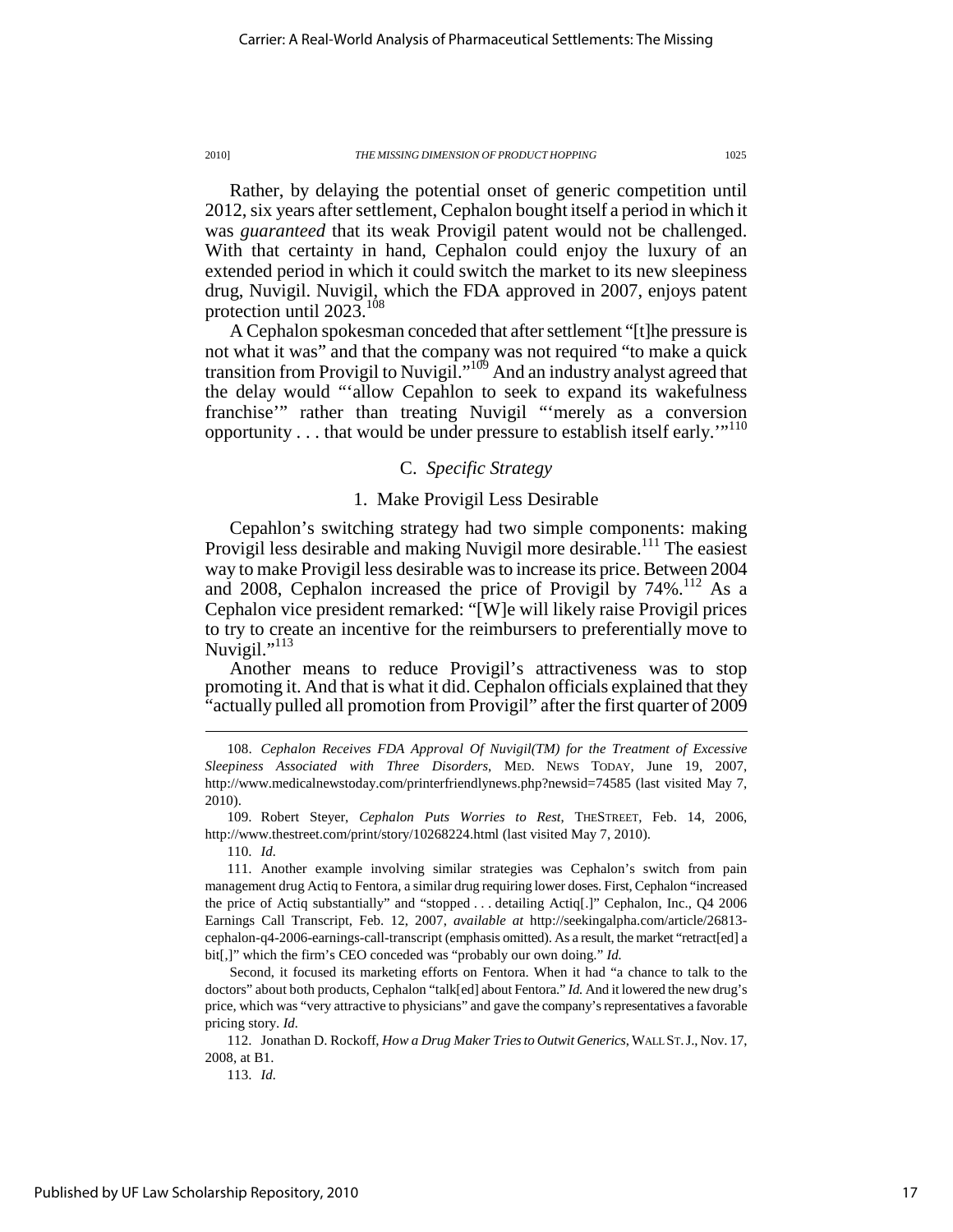"in anticipation of the Nuvigil launch[,]" which occurred in June.<sup>114</sup> Specifically, Cephalon pulled all samples, promotional materials, and messaging on Provigil in order to replace them with new materials and samples on Nuvigil.<sup> $115$ </sup> A Cephalon official highlighted the firm's efforts for Nuvigil, which included "promotional efforts[,] . . . patient sampling programs, discount programs for patients, a significant number of key opinion leader/speaker presentations, and a contracting plan with certain health care payers."<sup>116</sup>

### 2. Make Nuvigil More Desirable

Having weakened the competitive position of Provigil, Cepahlon set off on its second task: promoting Nuvigil. The CEO sang Nuvigil's praises: "With an extensive clinical program supporting Nuvigil, and a patent that extends to 2023, we believe that Nuvigil will be a very successful product that will ultimately benefit more patients than Provigil."<sup>11</sup>

The company vigorously promoted Nuvigil. As soon as Cephalon brought Nuvigil to the market, "close to 800 salespeople [would] be out there" selling it. $^{118}$  And more:

- "[I]t's really all focused now on Nuvigil and the launch of that product and doing absolutely everything we can to ensure that physicians have a good experience in prescribing it and that it's available to patients and that they have a terrific experience when they take it." $^{119}$
- "We are going to be launching this product, doing so very vigorously. We believe that Nuvigil is a better product than Provigil."<sup>120</sup>

Bringing it all together was the "excitement" in the marketplace from the cheaper, "more effective" Nuvigil. Revealing all too little of its role in increasing Provigil's price, Cephalon played coy in being "particularly pleased to offer Nuvigil at a discount to Provigil."<sup>121</sup> A Cepahlon official explained that Nuvigil's pricing at a discount has "generated a lot of

 <sup>114.</sup> Cepahlon Q1 2009 Transcript, *supra* note 100 (emphasis omitted).

 <sup>115.</sup> Cephalon, Inc., Q2 2009 Earnings Call Transcript, Aug. 4, 2007, *available at* http://seek ingalpha.com/article/153789-cephalon-inc-q2-2009-earnings-call-transcript?page=-1.

 <sup>116.</sup> *Id.*

 <sup>117.</sup> Cephalon, Inc., Q4 2008 Earnings Call Transcript, Feb. 13, 2009, *available at* http://seek ingalpha.com/article/120423-cephalon-inc-q4-2008-earnings-call-transcript?page=-1 (emphasis omitted).

 <sup>118.</sup> Cepahlon Q1 2009 transcript, *supra* note 100.

 <sup>119.</sup> *Id.* (emphasis omitted).

 <sup>120.</sup> *Id.* (emphasis omitted).

 <sup>121.</sup> *Id.* (emphasis omitted).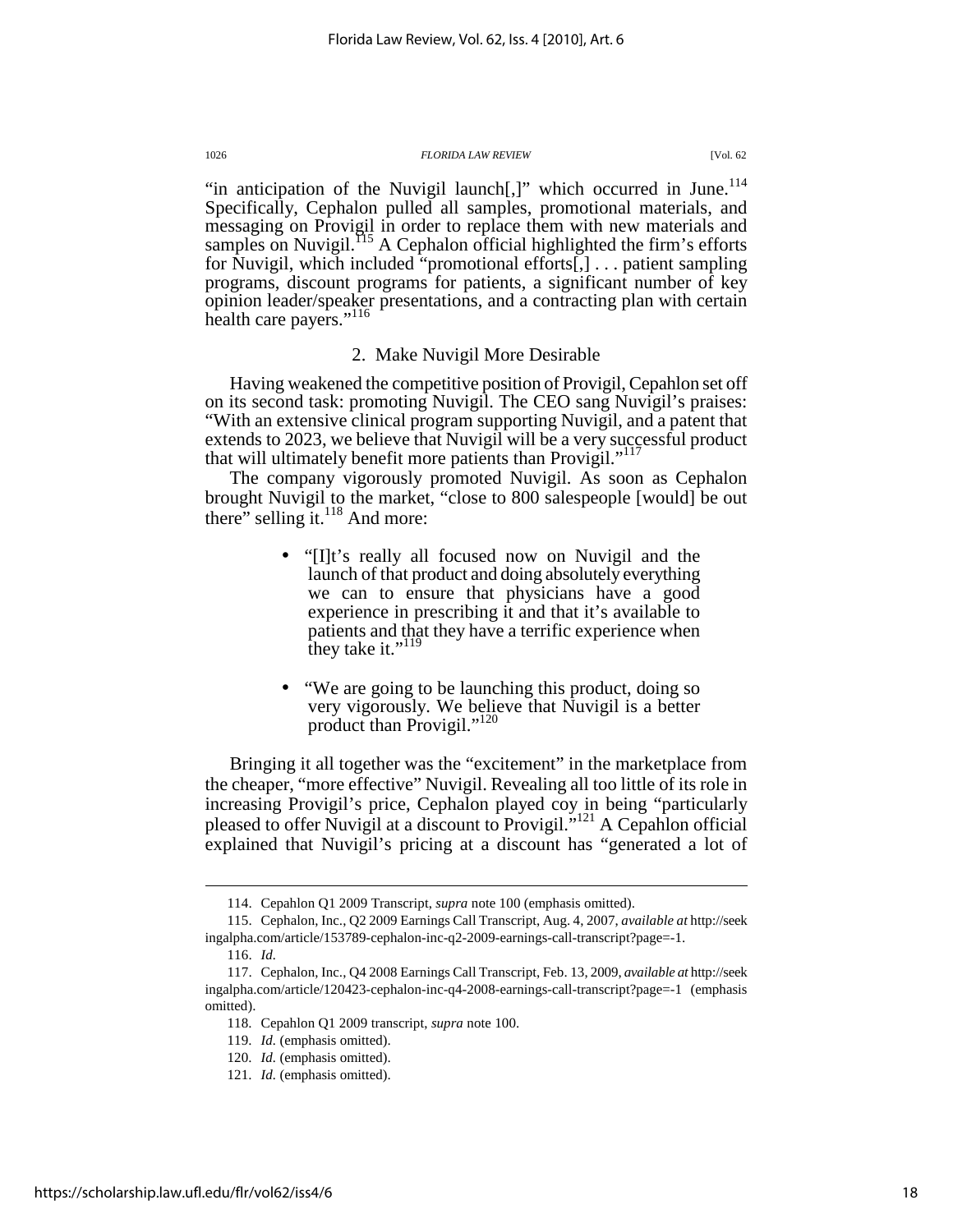$excitement[,] \ldots [with]$  [t]he formularies and the physicians and pharmacists and bean counters that we're talking to . . . all see[ing] the economic benefit that Nuvigil will be able to provide."<sup>122</sup>

Of course, given Provigil's methodically-increasing costs and the *guaranteed* lack of generic entry until 2012, it was only natural that insurers and health-plan managers would switch patients to Nuvigil. Cephalon should not have been surprised with Nuvigil's price advantage.

In short, Cephalon's switch from Provigil to Nuvigil, undertaken in the context of its settlement with four generic firms that were no longer able to challenge its Provigil patent, raises concern regarding the anticompetitive effect of the intersection of product hopping and settlement.

### IV. CASE STUDY 2: ANDROGEL

A second case study is presented by the testosterone-replacement drug AndroGel.

### A. *Facts*

Solvay is the maker of AndroGel, a testosterone gel applied daily to the skin.<sup>123</sup> AndroGel treats low testosterone, a deficiency that may cause fatigue, decreased sexual function, and depressed mood.<sup>124</sup> There is no cure for low testosterone; instead, it is a medical condition that requires ongoing treatment.<sup>125</sup>

AndroGel has been Solvay's highest-selling product. AndroGel sales in the United States have risen from \$26 million in 2000 to \$277 million in 2003 to more than \$400 million in 2007.<sup>126</sup> From 2000 to 2007, AndroGel's cumulative U.S. sales exceeded \$1.8 billion.<sup>127</sup>

AndroGel's strong sales figures belie limited patent protection. Testosterone, the active ingredient in AndroGel, has been available in drug products since the 1950s.<sup>128</sup> Patents for synthesizing artificial testosterone expired decades ago.<sup>129</sup> Nonetheless, in 2000, Solvay applied for a patent covering the use of a gel formulation containing testosterone and other

 <sup>122.</sup> *Id.*; *see also* Rockoff, *supra* note 112 (quoting national medical director for Aetna Pharmacy Management as stating, "It's really hard to take a higher price now for a lower price in the future when the future is very far away").

 <sup>123.</sup> AndroGel, *What is AndroGel?*, http://www.androgel.com/aboutandrogel.html (last visited May 7, 2010).

 <sup>124.</sup> AndroGel, *What is Low T?*, http://www.androgel.com/about\_lowt.html (last visited May 7, 2010).

 <sup>125.</sup> *Id.*

 <sup>126.</sup> First Amended Complaint, FTC v. Watson, No. CV 09-598 MRP (PLAx) ¶ 35 (C.D. Cal. Feb. 12, 2009).

 <sup>127.</sup> *Id.* ¶ 36.

 <sup>128.</sup> *Id.* ¶ 32.

 <sup>129.</sup> *Id.* ¶ 39.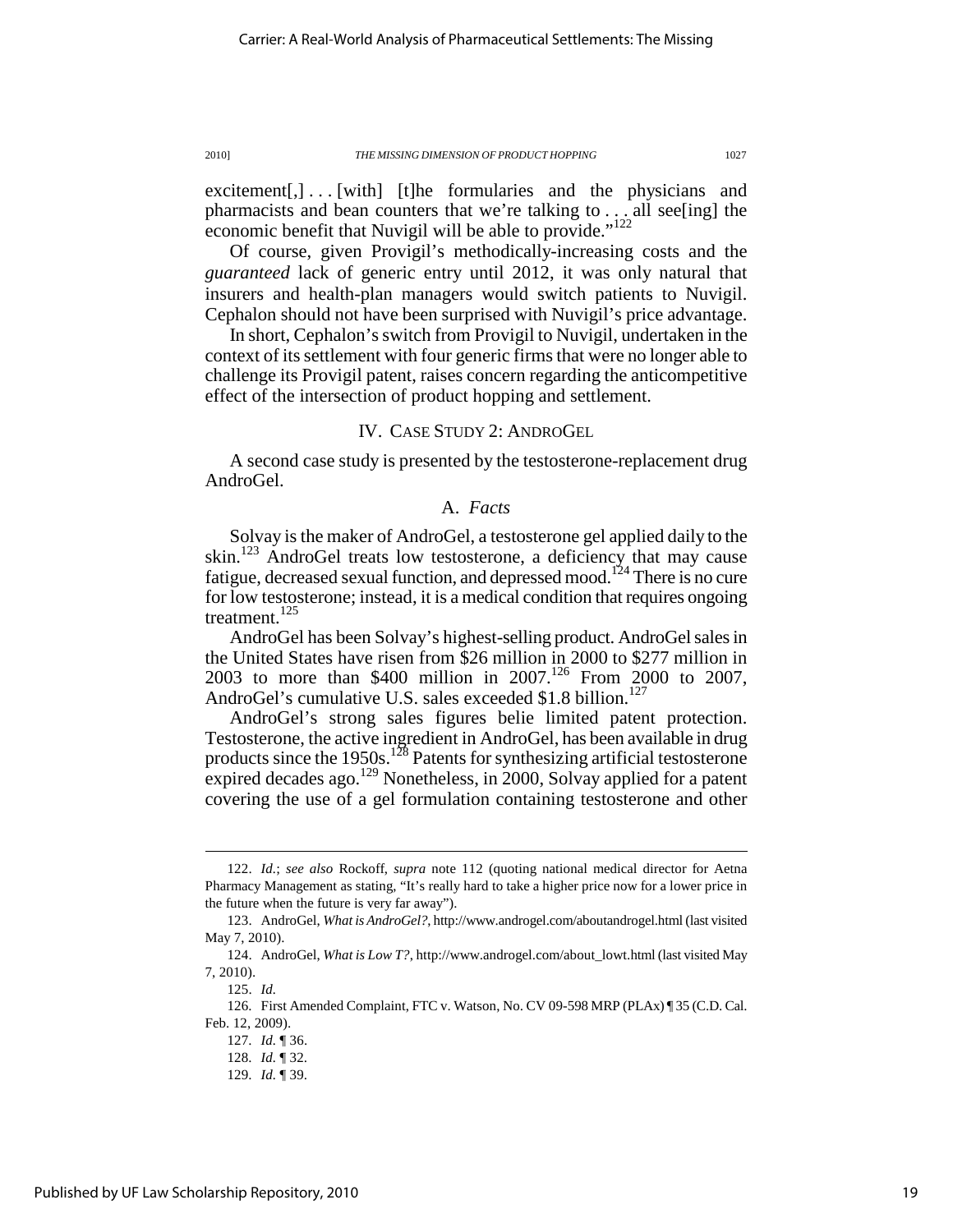ingredients.<sup>130</sup> This patent expires in August  $2020$ <sup>131</sup>

In May 2003, generic firms Watson and Paddock filed Paragraph-IV certifications challenging AndroGel.<sup>132</sup> In August, Solvay sued each for infringement, which triggered automatic stays of FDA approval of the companies' generic AndroGel versions until January 2006.<sup>133</sup>

In its complaint, the FTC included several grounds on which Solvay might not be able to rely on its patent in preventing competition. First, the generic products contained ingredients not covered by the patent.<sup>1</sup> Second, the patent was invalid because of previous sales, because it was obvious, and because it did not provide an adequate written description.<sup>1</sup> Finally, the patent was unenforceable since, in its application, Solvay did not disclose a relevant agreement to the U.S. Patent and Trademark Office (PTO).<sup>136</sup> To keep its monopoly position, Solvay needed to prove infringement by the generics and had to defeat each of these infringement and unenforceability arguments.

In any event, AndroGel had played a central role in Solvay's portfolio. And the company projected that generic entry in mid-2006 would slash AndroGel sales by 90% within one year, cutting its profits by \$125 million per year. 137

At the same time, generic firms were poised to enter the market. In January 2006, Watson received final FDA approval for its product.<sup>138</sup> Watson predicted an entry date of January 2007, and ordered commercial manufacturing equipment for intended use in late 2006.<sup>139</sup> Paddock spent \$750,000, approximately three-quarters of its annual equipment budget, on commercial manufacturing equipment.<sup>140</sup>

Solvay settled with Watson and Paddock, as well as Paddock's development partner Par. It agreed to pay Watson \$19 million during the first year of the deal—eventually rising to \$30 million annually—for copromoting AndroGel to doctors.<sup>141</sup> And for six years, Solvay agreed to pay \$10 million to Par for co-promotion and \$2 million to Paddock for back-up manufacturing.<sup>142</sup>

 <sup>130.</sup> *Id.* ¶ 40. Solvay applied for the patent along with Belgian firm Besins Healthcare, S.A. In 1999, Solvay filed a New Drug Application for AndroGel with the FDA, which approved it in 2000. *Id.* ¶ 34.

 <sup>131.</sup> *Id.* ¶ 44. Solvay ultimately received an additional six months of "pediatric exclusivity" that runs through February 2021. *Id.*

 <sup>132.</sup> *Id.* ¶ 45.

 <sup>133.</sup> *Id.* ¶ 48.

 <sup>134.</sup> *Id.* ¶ 87.

 <sup>135.</sup> *Id.* ¶ 88.

 <sup>136.</sup> *Id.* ¶ 89.

 <sup>137.</sup> *Id.* ¶ 50.

 <sup>138.</sup> *Id.* ¶ 53.

 <sup>139.</sup> *Id.* ¶ 56.

 <sup>140.</sup> *Id.* 141. *Id.* ¶ 66.

 <sup>142.</sup> *Id.* ¶ 74.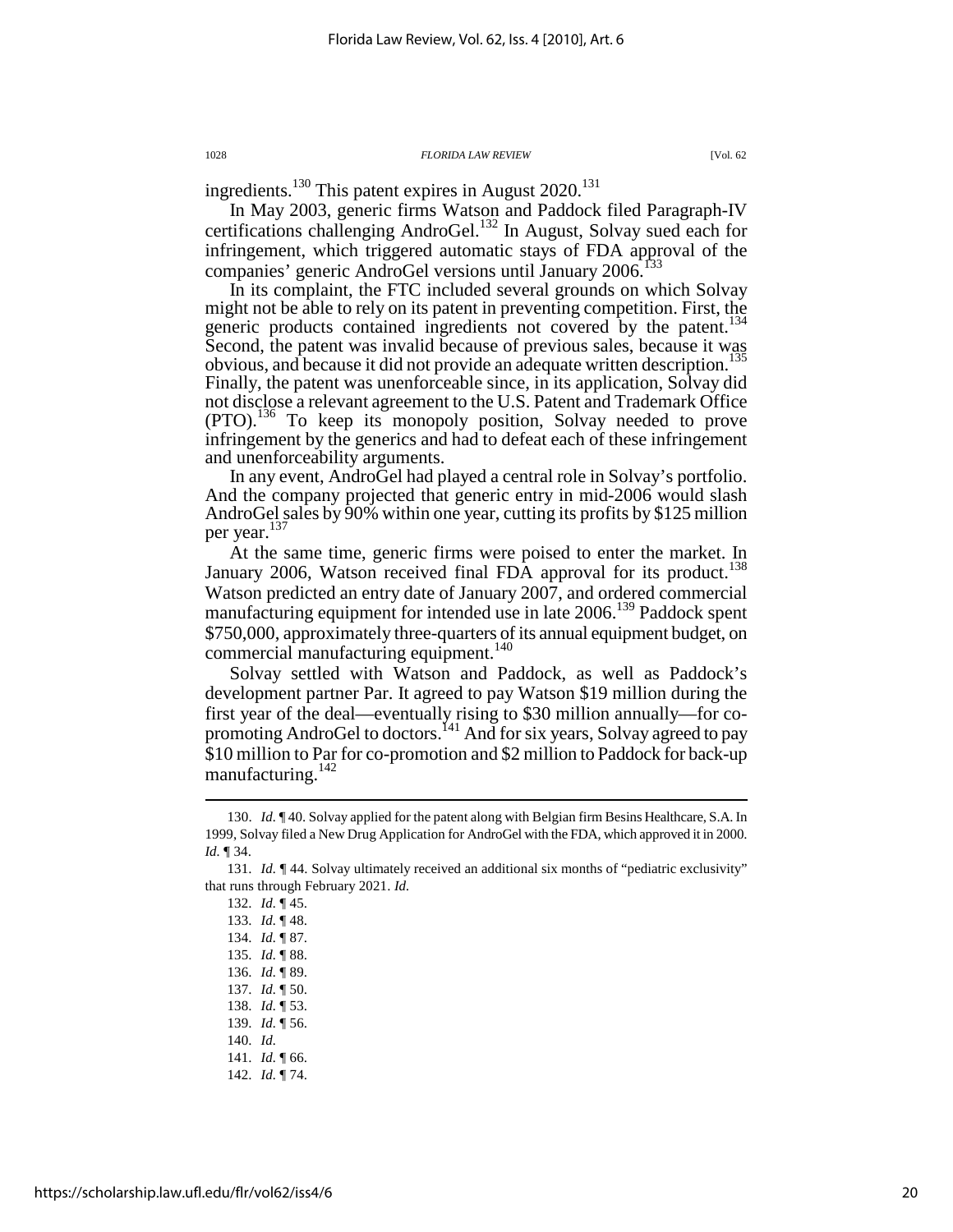# B. *Adding the Product-Hopping Dimension*

Pursuant to the terms of the 2006 agreements, the generics agreed that they would not enter the market before 2015. Such entry would occur five years before patent expiration in 2020.

Solvay, however, was not planning to encounter robust generic competition in 2015. Its strategy was to switch the market to a new version of testosterone gel. AndroGel contains 1% testosterone.<sup>143</sup> The new product it was developing would contain 1.62% testosterone.<sup>144</sup>

Between 2006 and 2015, Solvay was guaranteed that its formulation patent would not be challenged. With this luxury, it had sufficient time to develop and market the new testosterone gel. Such a change could benefit patients by allowing them to achieve results with less gel.<sup>145</sup>

Even more obviously, the new formulation would be a windfall to Solvay. Such a switch would prevent automatic generic substitution. Patients, in other words, could not substitute generic versions of the new gel. There likely would be little demand for generic versions of AndroGel.

This strategy was a central aspect of the agreements with generics. According to the FTC's complaint, "Solvay told Watson of its plans for a line extension product."<sup>146</sup> Watson accepted delay in its entering the market until 2015 "even though a line extension product could have a severe negative impact on its potential sales of generic AndroGel by 2015."<sup>147</sup> And Watson gained the right to co-promote not only AndroGel but also any line extension product.<sup>148</sup>

In short, the generic entry date of 2015 might initially appear to be procompetitive by providing a guaranteed additional five years of competition. In the context of Solvay's product-hopping strategy, however, it seems far less favorable. For after product hopping, there will be little demand for generic versions of AndroGel in 2015. By then, the market will be switched to the new testosterone gel product.<sup>149</sup>

 $\overline{a}$ 

149. Another example is provided by Abbott's TriCor, a cholesterol and triglycerides drug with more than \$1 billion in annual U.S. sales. Jonathan D. Rockoff, *Abbott, Teva Reach Deal that Delays Generic TriCor*, WALL ST.J., Dec. 1, 2009, http://online.wsj.com/article/SB100014240527 48703300504574568262242442986.html (last visited June 20, 2010). With Tricor's patent expiring in 2011, Abbott pursued the product hopping/settlement combination to obtain every drop of profits it could.

First, it developed the next-generation drug, TriLipix, for which it received FDA approval in December 2008 and which it began marketing in January 2009. David Phillips, *Abbott Labs' Deal with Teva Pharma Is 'Phat News' for Lipid-Lowering Franchise*, BNET, Dec. 14, 2009, http://ind ustry.bnet.com/pharma/10005711/abbott-labs-deal-with-teva-pharmaceuticals-is-phat-news-forlipid-lowering-franchise/ (last visited June 20, 2010); *Abbott Laboratories, Q1 2009 Earnings Call* 

 <sup>143.</sup> *Id.* ¶ 63.

 <sup>144.</sup> *Id.*

 <sup>145.</sup> *Id.*

 <sup>146.</sup> *Id.*

 <sup>147.</sup> *Id.*

 <sup>148.</sup> *Id.* ¶ 66.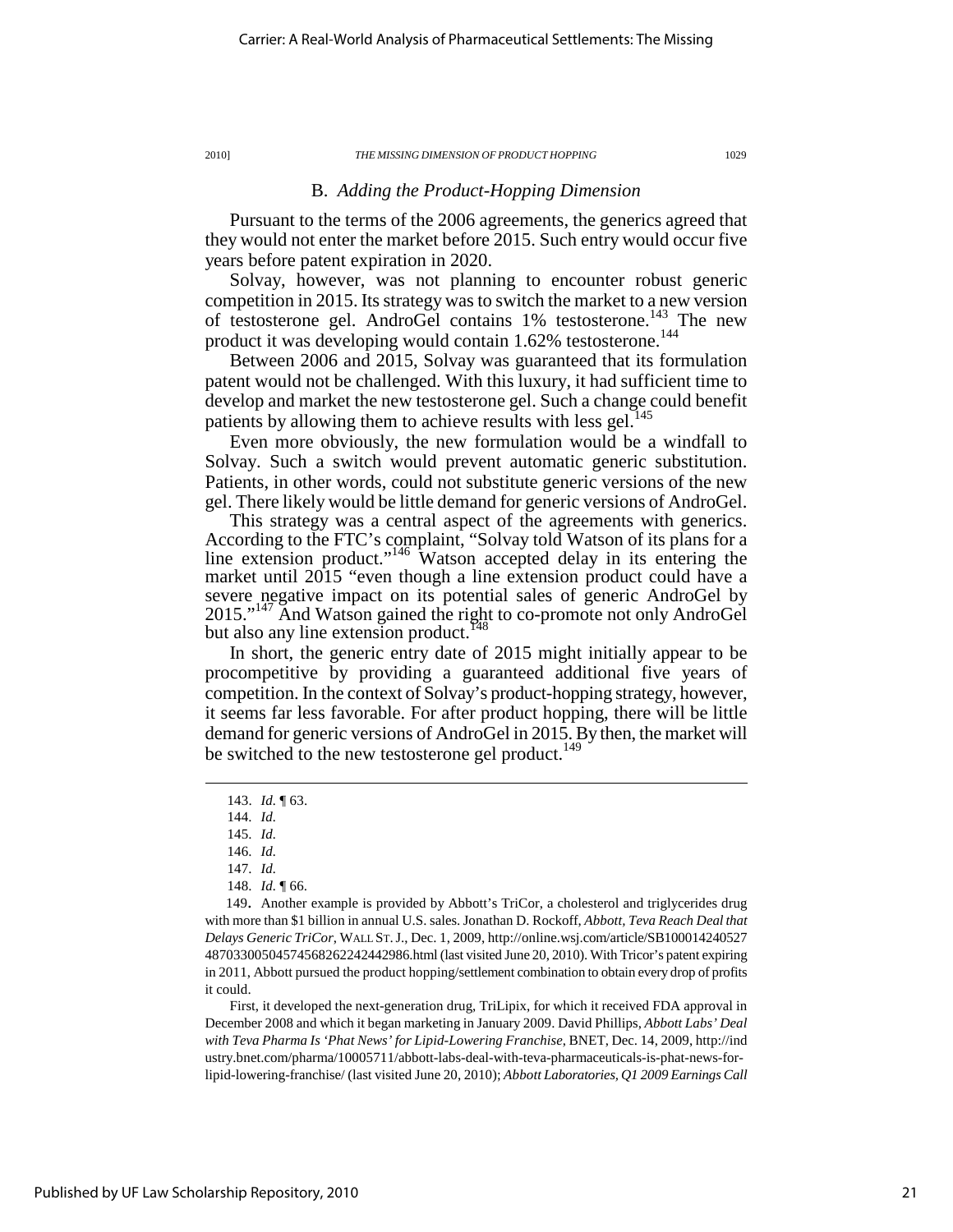#### V. THE MISSING DIMENSION

The exploration of the relationship between product hopping and settlement leads to insights not previously appreciated. In doing so, it recalls the parable of Flatland.

### A. *Flatland and Previous Analyses*

The story of Flatland centers on a two-dimensional world in which geometric shapes exist, unaware of other dimensions.<sup>150</sup> Squares and lines in Flatland observe only the flat slices of three-dimensional objects that intersect with the plane. In the story, a square is able to leave Flatland and discover a third dimension, thereby exposing the limitations of the twodimensional world.

These lessons are applicable to the intersection of product hopping and settlements. Until now, the competitive effects of pharmaceutical settlements have been analyzed on the plane of the single product that is the subject of settlement.<sup>151</sup> One central line of inquiry on this plane has been the existence and analysis of reverse payments.

For example, courts, government agencies, and commentators have examined the effects of settlement on generic firms' entry for the particular product covered by settlement. They have especially focused on reverse payments that provide the brand firm with more protection than the patent provides. For example, the Department of Justice Antitrust Division has recently joined the FTC in advocating presumptive illegality for reverse payments:

*Transcript*, SEEKINGALPHA, Apr. 17, 2009, http://seekingalpha.com/article/131529-abbott-labor atories-q1-2009-earnings-call-transcript?page=-1 (last visited June 20, 2010). In mid-2009, Abbott entered into a co-promotion agreement with AstraZeneca and "initiated a Trilipix branded consumer awareness campaign" that increased patient use "across all channels." Ben Comer, *Abbott, AZ Extend Co-promotion to Trilipix*, MM&M, June 4, 2009, http://www.mmm-online.com/abbott-azextend-co-promotion-to-trilipix/article/138003/ (last visited June 20, 2010); *Abbott Laboratories, Q3 2009 Earnings Call Transcript*, SEEKINGALPHA, Oct. 14, 2009, http://seekingalpha.com/article/ 166543-abbott-laboratories-q3-2009-earnings-call-transcript?page=-1 (last visited June 20, 2010). Second, Abbott addressed the possibility of a generic version of TriCor by settling with Teva in December 2009, preventing the generic from reaching the market until (at the earliest) March 2011. Rockoff, *supra*.

 <sup>150.</sup> EDWIN A. ABBOTT, FLATLAND 3–5 (Barnes & Noble Books 5th ed. 1884).

 <sup>151.</sup> Before the 2003 Medicare amendments, settlements occurred on a patent-by-patent basis. The amendments shifted the focus to a product-by-product basis. *See* 149 CONG.REC. 31780, 31783 (2003) (statement of Sen. Kennedy) ("The Hatch-Waxman provisions in this bill also make the exclusivity available only with respect to the patent or patents challenged on the first day generic applicants challenge brand drug patents, which makes the exclusivity a product-by-product exclusivity rather than a patent-by-patent exclusivity.").

Even this axis is more complicated than initially appears because of the malleable nature of the expiration date of the last-expiring patent. C. Scott Hemphill, *An Aggregate Approach to Antitrust: Using New Data and Rulemaking to Preserve Drug Competition*, 109 COLUM. L. REV. 629, 638 (2009).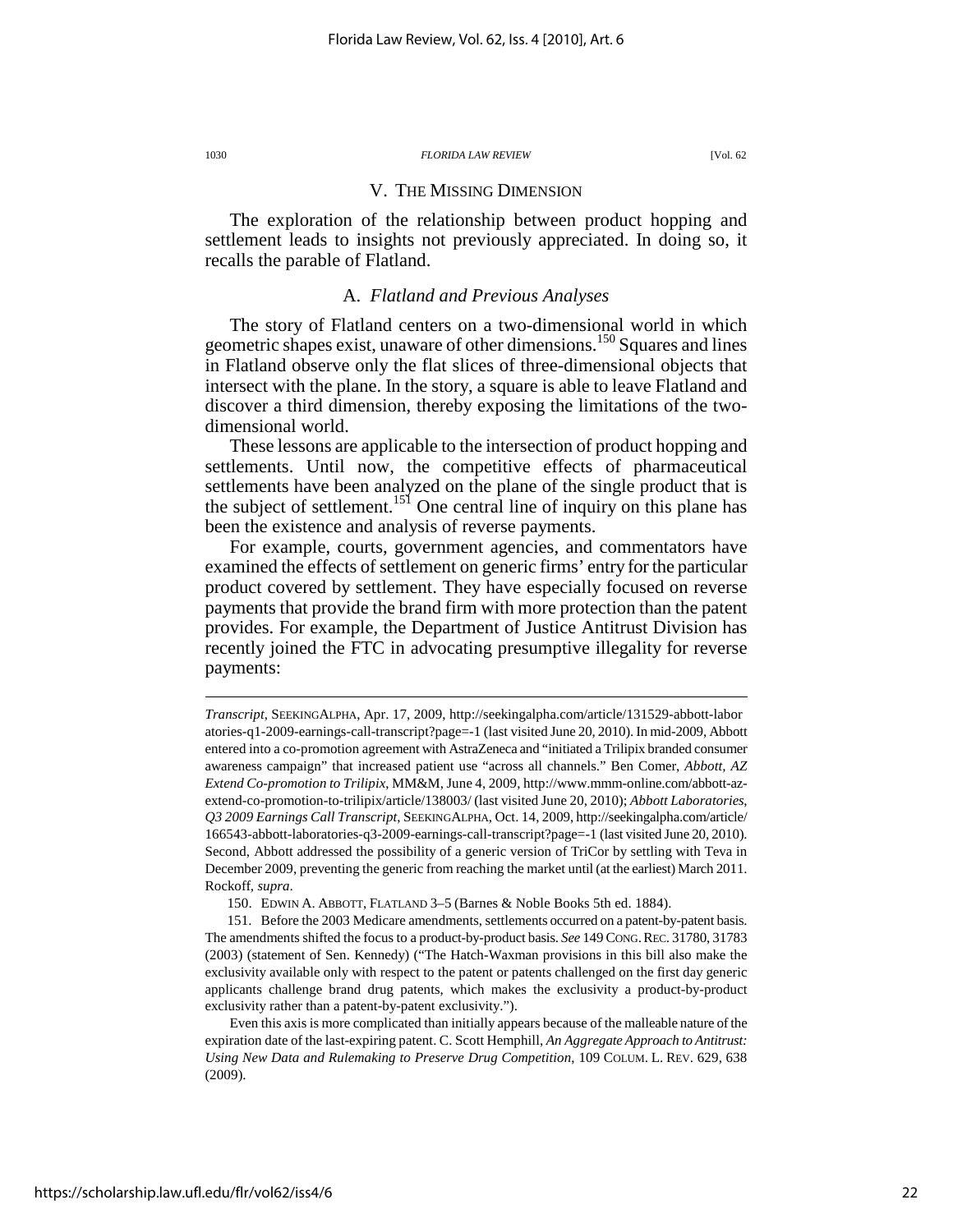- As far back as 2002, the FTC argued that "paying a potential competitor to accept an entry date is a payment not to compete and presumptively anticompetitive."<sup>152</sup>
- In 2009, the Division aligned with the FTC in asserting that: "[T]he anticompetitive potential of reverse payments . . . in exchange for the alleged infringer's agreement not to compete and to eschew any challenge to the patent is sufficiently clear that such agreements should be treated as presumptively unlawful."<sup>153</sup>

Many commentators have taken similar positions, again focusing on reverse payments:

- Herbert Hovenkamp, Mark Janis, and Mark Lemley contend that reverse payments should be "presumptively unlawful" unless the payment "is no more than the expected value of litigation and collateral costs attending the lawsuit."<sup>154</sup>
- Tom Cotter advances "a rule of presumptive invalidity for all reverse-payment settlements."<sup>155</sup>
- Carl Shapiro and Mark Lemley view patents as "probabilistic property right[s,]"<sup>156</sup> concluding that settlements "cannot lead to lower expected consumer

 <sup>152.</sup> Reply Brief of Counsel Supporting the Complaint at 25, *In re* Schering-Plough Corp., 2003 WL 22989651, Part II.A (F.T.C. Dec. 8, 2003) (No. 9297), *vacated by* Schering-Plough Corp. v. FTC, 402 F.3d 1056, 1058 (11th Cir. 2005), *available at* http://www.ftc.gov/os/adjpro/d9297/0 21022rbocstc.pdf. Even before that, the FTC settled a reverse-payment case with Abbott Laboratories and Geneva Pharmaceuticals in 2000 that had delayed generic alternatives to the hypertension and prostate drug, Hytrin. Agreement Containing Consent Order, *In re* Abbott Labs., No. 981-0395 (2000), *available at* http://www.ftc.gov/os/2000/03/abbottagreement.htm.

 <sup>153.</sup> Brief for the United States in Response to the Court's Invitation at 10, Ark. Carpenters Health and Welfare Fund v. Bayer, AG, No. 05-2581-cv(L) (2d Cir. July 6, 2009), *available at*  http://www.justice.gov/atr/cases/f247700/247708.pdf [hereinafter U.S. Cipro Brief].

 <sup>154.</sup> Herbert Hovenkamp et al., *Anticompetitive Settlement of Intellectual Property Disputes*, 87 MINN. L. REV. 1719, 1759 (2003) (also requiring the patentee to show that "the ex ante likelihood of prevailing in its infringement lawsuit is significant").

 <sup>155.</sup> Thomas F. Cotter, *Antitrust Implications of Patent Settlements Involving Reverse Payments: Defending a Rebuttable Presumption of Illegality in Light of Some Recent Scholarship*, 71 ANTITRUST L.J. 1069, 1091 (2003).

 <sup>156.</sup> Carl Shapiro, *Antitrust Limits to Patent Settlements*, 34 RAND J. ECON. 391, 395 (2003).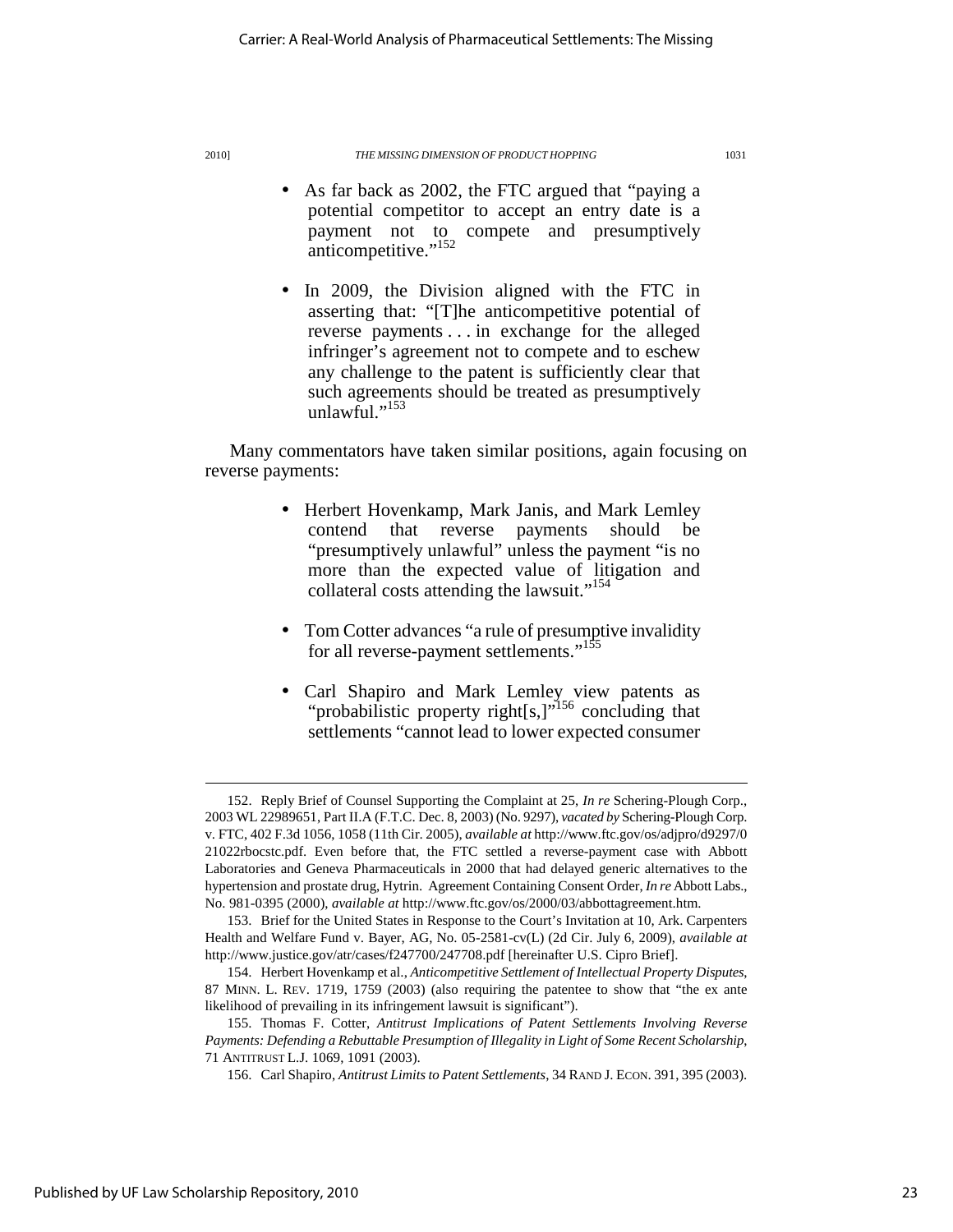surplus than would arise from ongoing litigation"<sup>157</sup> and that reverse payments in excess of avoided litigation costs are "a clear signal that the settlement is likely to be anticompetitive."<sup>158</sup>

- Scott Hemphill suggests a "presumption of illegality" if the settlement "restricts the generic firm's ability to market a competing drug" and also "includes compensation from the innovator to the generic  $firm.^{",159}$
- I have explained that "the appropriate default position for reverse-payment settlements should be presumptive illegality" and that a brand is likely to gain exclusivity beyond that provided by the patent "by supplementing the parties' entry-date agreement with a payment to the generic."<sup>160</sup>

This focus on reverse payments makes sense in shining the spotlight on the most concerning settlements. Large reverse payments are most likely to raise red flags of potential patent invalidity, especially when generic firms receive more through settlement than they would have gained from entering the market. A focus on reverse payments is especially helpful given antitrust courts' inability to directly determine issues such as patent validity and infringement.<sup>161</sup> And the appropriate treatment of reverse payments has deserved significant attention given courts' overly excessive deference to such settlements.

But this spotlight on the evils of reverse payments may unwittingly absolve from condemnation agreements without reverse payments. Recently, firms have entered into nuanced agreements by which brand companies pay generic firms for IP licenses, the supply of raw materials or finished products, and assistance in product promotion. They agree not to launch authorized, brand-sponsored generics.<sup>162</sup> And they promise, through

 $\overline{a}$ 

https://scholarship.law.ufl.edu/flr/vol62/iss4/6

 <sup>157.</sup> Mark A. Lemley & Carl Shapiro, *Probabilistic Patents*, 19 J. ECON. PERSP. 75, 94 (2005).

 <sup>158.</sup> Shapiro, *supra* note 156, at 407.

 <sup>159.</sup> Hemphill, *supra* note 49, at 1561.

 <sup>160.</sup> Carrier, *supra* note 4, at 76.

<sup>161</sup>*. Id.* at 73 ("Determining patent validity and infringement would require significant analysis and testimony on complex issues such as patent claim interpretation and infringement analysis" that "could take weeks [and] cannot be inserted as mini-trials within antitrust cases.").

 <sup>162.</sup> FTC BUREAU OF COMPETITION*,* AGREEMENTS FILED WITH THE FEDERAL TRADE COMMISSION UNDER THE MEDICARE PRESCRIPTION DRUG,IMPROVEMENT, AND MODERNIZATION ACT OF 2003: SUMMARY OF AGREEMENTS FILED IN FY 2007 2 (2008), http://www.ftc.gov/os/2008/05/mmaact.pdf; FTC BUREAU OF COMPETITION, AGREEMENTS FILED WITH THE FEDERAL TRADE COMMISSION UNDER THE MEDICARE PRESCRIPTION DRUG, IMPROVEMENT,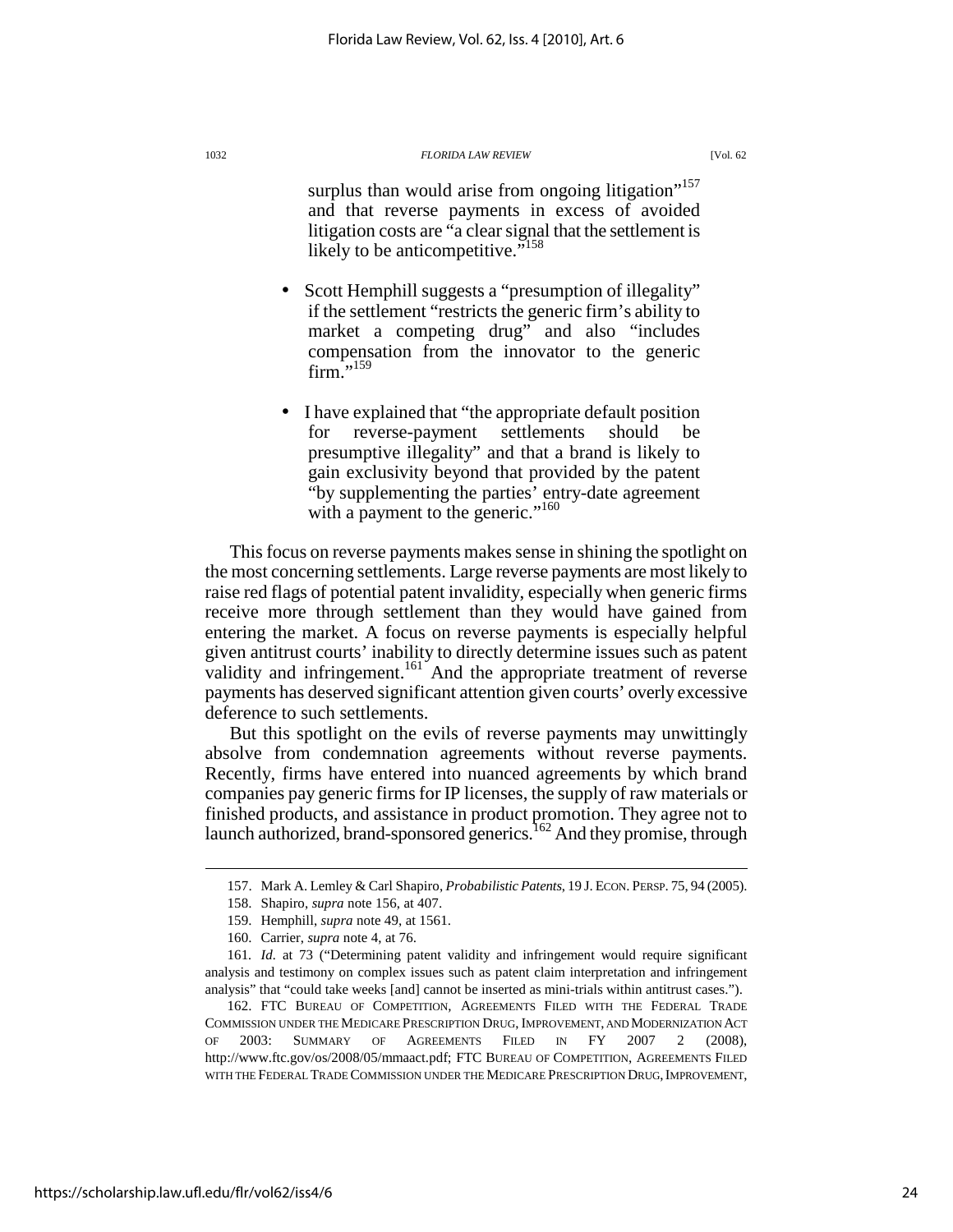settlement, that the generic firm can retain its 180 days of exclusivity.<sup>163</sup> Though courts do not always recognize it, all of these arrangements convey value to the generic firm.

### B. *Embracing the New Dimension*

As this Article shows, the focus on reverse payments also misses concerns associated with product hopping. In many cases, the relevant framework within which the brand firm maneuvers is not the single product that is the focus of settlement. Rather, it is the multiple products implicated in the firm's lifecycle strategy. As a result, the realities of the pharmaceutical marketplace suggest an expansion of the relevant universe to include the reformulated product.

Once the focus expands to consider the brand firm's strategy, the framework shifts. Initially, when centered on the single product that is the subject of settlement, it resembles one in which 1) the brand firm maintains its monopoly, followed by 2) a period (before patent expiration) in which generic firms can enter the market, fostering competition.

Consideration of the product-hopping dimension shifts the framework to one in which 1) the brand firm guarantees that its patent will not be challenged, followed by 2) a period (before patent expiration) in which any generic competition will mean little given the migration of patients to a new product not subject to state drug product selection laws.

These two elements make up the core of the new dimension to the product hopping–settlement combination.

### 1. Guaranteed Immunity from Challenge

The first prong emphasizes the period in which the generic firm agrees not to challenge the patent. For starters, the promise threatens the goals of the Hatch-Waxman Act, which encouraged patent *challenges*, as opposed to agreements *not to challenge* patents. In particular, the exclusivity period is reserved for the first ANDA to challenge a patent and seek entrance before the end of the patent term.

The promise also is concerning given that empirical studies have consistently shown that a significant percentage of granted patents are

AND MODERNIZATION ACT OF 2003: SUMMARY OF AGREEMENTS FILED IN FY 2005 4–5 (2006), http://www.ftc.gov/os/2006/04/fy2005drugsettlementsrpt.pdf.

 <sup>163.</sup> Hemphill, *supra* note 151, at 651–53. This "retained exclusivity" is quite valuable to the generic, which does not face the possibility of losing patent litigation and which gains much of its profits during the period in which it is the only generic on the market. *See* U.S. FOOD AND DRUG ADMINISTRATION, GENERIC COMPETITION AND DRUG PRICES (2006), http://www.fda.gov/AboutF DA/CentersOffices/CDER/ucm129385.htm (last visited May 7, 2010) (noting that presence of one generic on market leads to 6% price reduction, entry of second generic lowers price to approximately half the brand price, and entry by six or more generic companies lowers the price to a quarter of the brand price).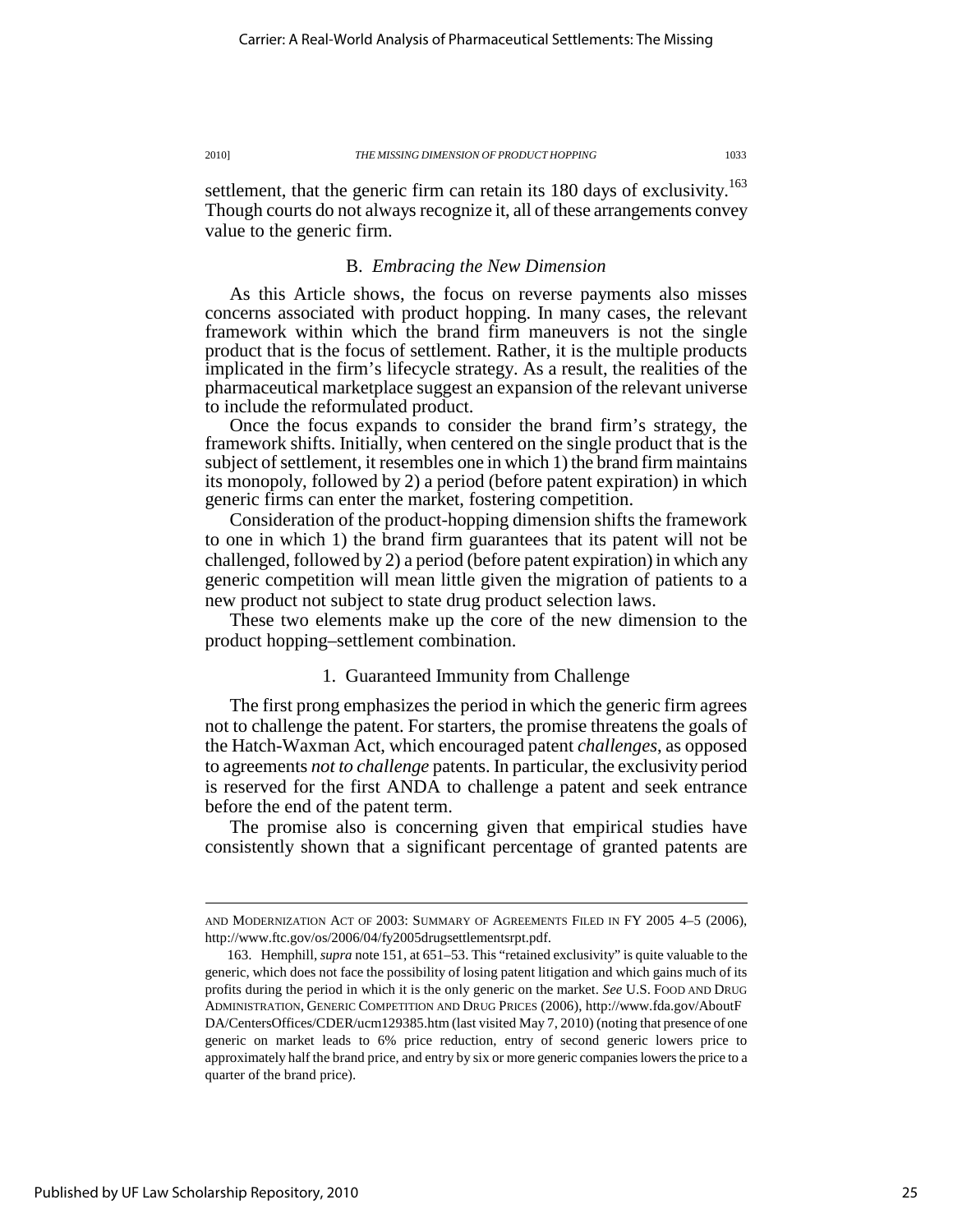invalid.<sup>164</sup> As the Department of Justice explained in a recent brief: "Allowing the patent holder to claim antitrust immunity for its contracts as if they were litigated injunctions, while evading the risk of patent invalidation, deprives consumers of significant benefits from price competition in the pharmaceutical industry."<sup>165</sup>

If the brand firm were not able to guarantee that its patent would be immune from challenge, any switch to the new product would face the hurdle of a patent challenge that could ultimately lead to invalidity. Such a finding would thwart the strategy.

For in that case, the generic firm would be able to offer its version of the patented drug, entering the market before the brand firm has the chance to switch the market to its new product. And once the generic firm obtains a foothold in the market, the product-hopping strategy is far less likely to be successful.<sup>166</sup>

One reason is that any attempt to prime the market for the product hop by increasing the price of the patented brand product would run headlong into the cheaper generic product, to which patients naturally would turn. A second reason is that any attempt by the brand firm to heavily market the new drug would suffer through competition against a less expensive generic version.

That is why the combination is so powerful. For it allows the brand firm to methodically move to the new product at a time of its choosing. It need not fear the state DPS laws. It need not fear that generic firms would compete with its reformulated product. It need not fear that such competition would make the new product less attractive.

As discussed above, product hopping is most successful when brand firms can prevent generic entry until after they can switch the market to the new product. During this period, brand firms trumpet the virtues of the new product, ignore the old product, and avoid generic competition. As Cephalon could confidently assure investors as a result of the strategy: "[T]here is nobody else in this space at this time."<sup>167</sup>

2. Lack of Meaningful Competition After Generic Entry

The second prong of the strategy is a lack of meaningful competition after generic entry. One factor on which courts and commentators have focused in analyzing settlements is the date of generic entry in relation to the time remaining in the patent term. Even a recently introduced Senate bill includes, in determining the validity of agreements, the factor of "the

 <sup>164.</sup> Carrier, *supra* note 4, at 64–65 (citing studies finding that courts invalidated at least 43% of patents and that an FTC study of Paragraph IV challenges in the 1990s showed that the generic prevailed in 73% of the cases).

 <sup>165.</sup> U.S. Cipro Brief, *supra* note 153, at 16–17.

 <sup>166.</sup> *See supra* Part II.B.4.

 <sup>167.</sup> Cephalon Q1 2009 transcript, *supra* note 100.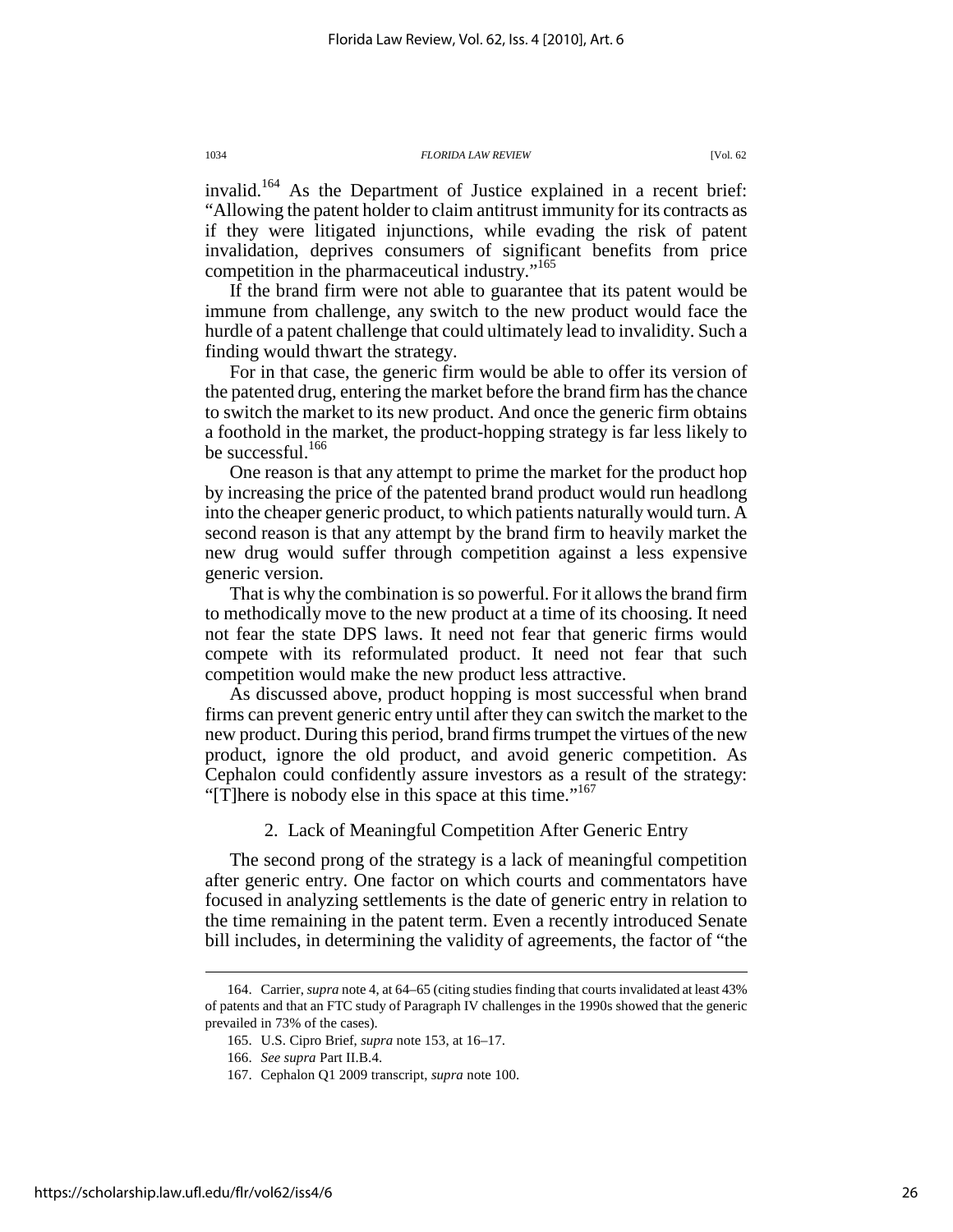length of time remaining until the end of the life of the relevant patent, compared with the agreed upon entry date for the ANDA product."<sup>168</sup>

At the risk of oversimplifying, generic entry several years before the end of the patent term is generally viewed as procompetitive because it introduces generic competition in a setting in which the brand firm could have exercised monopoly power until the end of the patent term.

Focusing on the product-hopping dimension, however, reveals that this period is entitled to less deference than might initially appear. For once the brand firm shifts the market to the reformulated product, often after raising the price of the old product and employing its heavy marketing artillery on behalf of the new product, generic competition will not play a meaningful role in the industry.

One central reason is that generic firms cannot take advantage of state DPS laws. These laws allow—or even require—pharmacists to substitute generic versions of brand drugs. But switching the market to new products prevents generic firms from quickly demonstrating the equivalency necessary to take advantage of the laws.

As discussed above, the concern when a brand reformulates its drug is that the generic version of the first product is not bioequivalent to the second product. And the generic firm typically will not be able to show bioequivalence for years, until it reformulates the product, receives FDA approval, and concludes patent litigation.

As a result, the generic firm must play catch-up in developing versions of the reformulated product. Just one example was provided in the TriCor case, in which Abbott switched to new formulations on several occasions, buying time to avoid competition and "prevent[ing] pharmacies from filling TriCor prescriptions with a generic capsule formulation."<sup>169</sup>

The second reason that generic firms cannot offer meaningful competition is that the brand firm switches the market to the reformulated product before generic entry. Absent settlement, there is a chance that generic firms could successfully challenge the brand firm's patent by showing that it is invalid or that its product does not infringe the patent. Either of these conclusions would allow immediate generic entry. As a result, pharmacists could offer, and patients purchase, generics *at a time before the brand firm is able to switch the market to the reformulated product*. In other words, the brand will have lost the critical advantage of timing.

In that case, brand firms will not be able to offer the "uncontested message" of the new product's superiority with detailers praising only the

 <sup>168.</sup> Preserve Access to Affordable Generics Act, S. 369, 111th Cong. § 28(b)(1), (2009), *available at* http://frwebgate.access.gpo.gov/cgi-bin/getdoc.cgi?dbname=111\_cong\_bills&docid= f:s369rs.txt.pdf.

 <sup>169.</sup> Abbott Labs. v. Teva Pharms. USA, Inc., 432 F. Supp. 2d 408, 416 (D. Del. 2006).